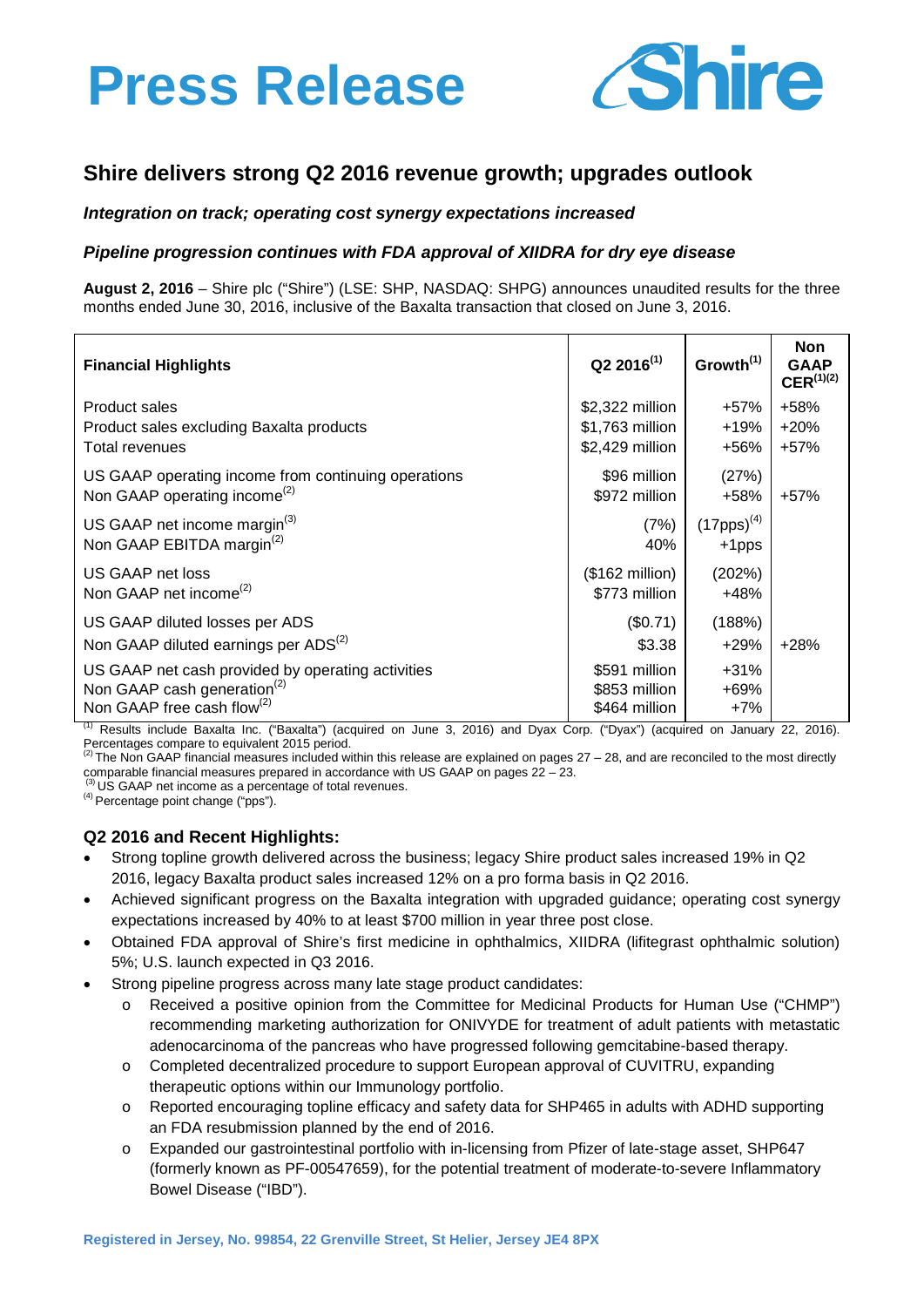#### **Flemming Ornskov, M.D., M.P.H., Chief Executive Officer, commented:**

"The second quarter marked an important milestone in Shire's history, as we completed the combination with Baxalta to create the leading global biotechnology company focused on serving people with rare diseases and other highly specialized conditions. While closing this transformative deal and making significant progress on integration, we have delivered strong double-digit revenue growth from our legacy Shire franchises, and for the first time our results reflect a significant contribution from the legacy Baxalta franchises – allowing us to upgrade our guidance for full year 2016.

"In addition, we have advanced key assets in development and have a robust, innovative clinical pipeline with approximately 40 programs focused on areas of significant unmet medical need. We were pleased to receive approval from the FDA for XIIDRA, the first FDA-approved treatment for the signs and symptoms of dry eye disease and the first product in our developing franchise in ophthalmics. We also received a positive CHMP opinion for ONIVYDE, and completed the decentralized procedure to support European approval of CUVITRU, expanding therapeutic options within our Immunology portfolio. Lastly, we are on track for an FDA resubmission for SHP465 later this year to strengthen our ADHD product offerings.

"Baxalta integration activities continue to progress very well and, with our new operating structure in place, we are raising our operating cost synergy expectations by 40% to at least \$700 million in year three post close. This would not have been possible without the commitment of all our employees, who have worked tirelessly in recent months to help drive efficiencies across the business, so that we can continue to deliver best-in-class therapies to patients around the world. We remain resolutely focused on achieving our goals, and I am very confident that Shire will continue to deliver strong growth as we integrate Baxalta and advance our combined portfolio of products."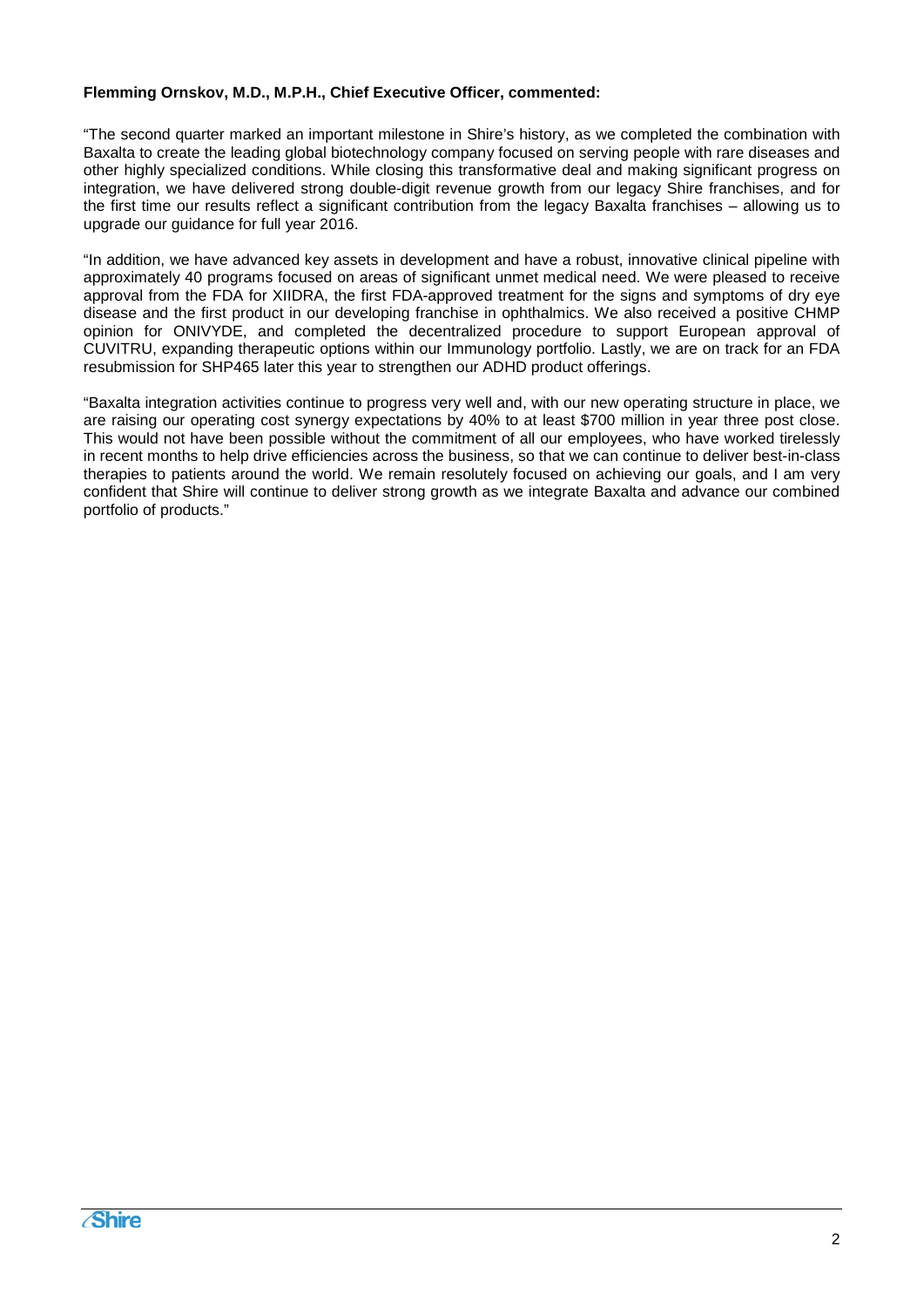#### **FINANCIAL SUMMARY**

#### **Second Quarter 2016 Unaudited Results**

• Total product sales were up 57% versus Q2 2015 (up 58% on a Non GAAP CER basis) at \$2,322 million (Q2 2015: \$1,476 million), primarily due to the inclusion of \$559 million of legacy Baxalta sales, representing 38 percentage points of the reported product sales growth.

Excluding Baxalta, product sales increased 19% (20% on a Non GAAP CER basis) with all legacy Shire franchises exhibiting strong growth in Q2 2016 with Neuroscience up 23%, Genetic Diseases up 16% and Internal Medicine up 19% compared to Q2 2015.

- Royalties and other revenues were up 31% to \$107 million, as Q2 2016 benefited from additional revenue streams acquired with Baxalta primarily related to contract manufacturing activities.
- On a US GAAP basis, operating income was down 27% to \$96 million (Q2 2015: \$133 million), primarily due to higher integration and acquisition costs, amortization of inventory fair value step up and amortization of acquired intangible assets, partially offset by lower in-process R&D ("IPR&D") impairment charges. Non GAAP operating income increased 58% to \$972 million (Q2 2015: \$614 million), primarily due to the inclusion of Baxalta operating income and higher revenue from legacy Shire products.

Non GAAP EBITDA margin (excluding royalties and other revenue, and cost of sales related to contract manufacturing revenues) was up to 40%, due to product sales growing at a higher rate than total Non GAAP operating expenses.

Research and Development ("R&D") expenses decreased by 62% compared to Q2 2015, primarily due to lower IPR&D impairment charges in Q2 2016, offset by the inclusion of Baxalta and Dyax operating costs. Non GAAP R&D increased by 18%, primarily due to the inclusion of Baxalta and Dyax R&D costs.

Selling, General and Administrative ("SG&A") expenses increased by 36%, primarily due to the inclusion of Baxalta and Dyax operating costs and XIIDRA launch preparations. Non GAAP SG&A increased by 43% in Q2 2016.

• On a US GAAP basis, diluted losses per American Depositary Share ("ADS") were \$0.71 compared to earnings per ADS of \$0.81 in Q2 2015. The Q2 2016 loss was primarily due to lower US GAAP operating income which was reduced by higher integration and acquisition charges, amortization of inventory fair value step up and amortization of acquired intangible assets, all primarily related to the Baxalta transaction. In addition, the Q2 2016 loss included as part of discontinued operations an accrual for a proposed legal settlement related to the divested Dermagraft business.

Non GAAP diluted earnings per ADS increased 29% to \$3.38 (Q2 2015: \$2.63), primarily due to higher Non GAAP operating income, partially offset by the impact of a higher number of shares issued as consideration for the Baxalta transaction.

• On a US GAAP basis, net cash provided by operating activities was up 31% to \$591 million (Q2 2015: \$452 million), primarily due to strong cash receipts from higher sales and the timing of payments of accounts payable and other accruals, partially offset by higher tax and interest payments.

Non GAAP cash generation was up 69% to \$853 million compared to \$505 million in Q2 2015, primarily due to strong cash receipts from higher sales and the timing of payments of accounts payable and other accruals.

Non GAAP free cash flow was up 7% to \$464 million (Q2 2015: \$432 million), less than the growth rate of US GAAP net cash provided by operating activities, primarily due to an increase in capital expenditures of \$107 million in support of manufacturing operations at both legacy Shire and Baxalta.

• Non GAAP net debt at June 30, 2016 was \$23,678 million (December 31, 2015: \$1,459 million) representing long and short term borrowings of \$24,027 million, primarily used to fund the acquisitions of Baxalta and Dyax, other debt primarily related to capital leases of \$344 million and cash and cash equivalents of \$693 million.

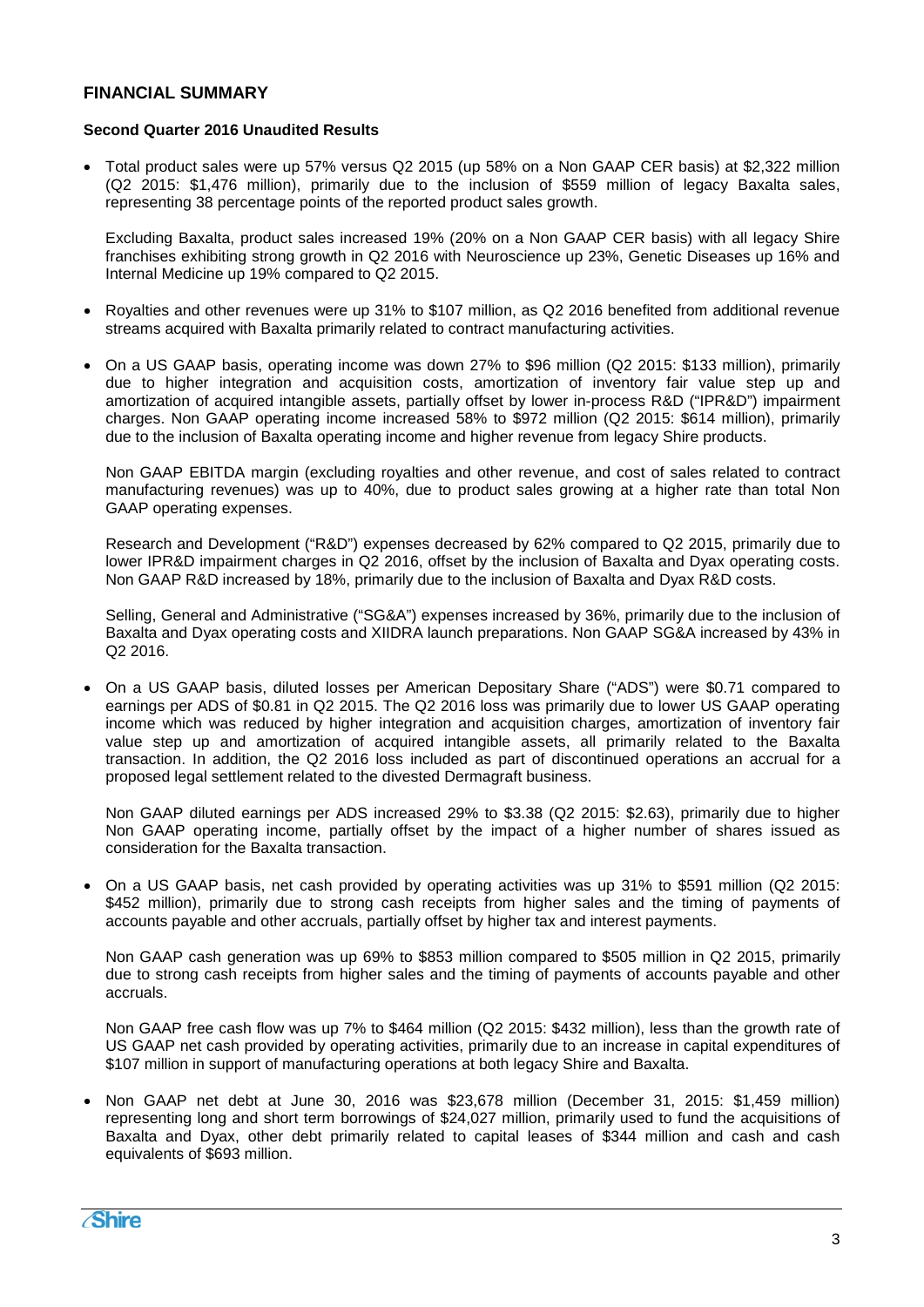# **OUTLOOK**

Following the strong performance in the first half of the year, we are updating our guidance for 2016.

The guidance provided is for full year 2016 incorporating the legacy Baxalta business as of June 3, 2016. The guidance incorporates expected operating cost synergy savings for 2016 based on our updated target of at least \$700 million in year three post close.

The diluted earnings per ADS forecast assumes a weighted average number of 778 million fully diluted ordinary shares outstanding for 2016 following the equity issuance for the Baxalta transaction.

| <b>Full Year 2016</b>                   | <b>US GAAP Outlook</b> | Non GAAP Outlook <sup>(1)</sup> |
|-----------------------------------------|------------------------|---------------------------------|
| Total product sales                     | \$10.8 - \$11 billion  | \$10.8 - \$11 billion           |
| Royalties & other revenues              | \$490 - \$530 million  | \$490 - \$530 million           |
| Gross margin                            | 58% - 60%              | 77% - 79%                       |
| Combined R&D and SG&A                   | $$4.2 - $4.5$ billion  | \$4.1 - \$4.4 billion           |
| Net interest/other                      | \$500 - \$550 million  | \$400 - \$450 million           |
| Effective tax rate                      | $246\% - 462\%^{(2)}$  | 16% - 18%                       |
| Diluted earnings per ADS <sup>(3)</sup> | $($0.40) - $0.00$      | $$12.70 - $13.10$               |

(1) For a list of items excluded from Non GAAP Outlook, refer to pages 27-28 of this release.

For 2016, we expect our effective tax benefit rate on GAAP pre-tax profits from operations to be in the range of 246% - 462%. The GAAP effective tax for 2016 is highly sensitive to the relative quantum of profit before tax, leading to the wide range of the expected GAAP effective tax rate.

(3) See page 24 for a reconciliation between US GAAP diluted earnings per ADS and Non GAAP diluted earnings per ADS.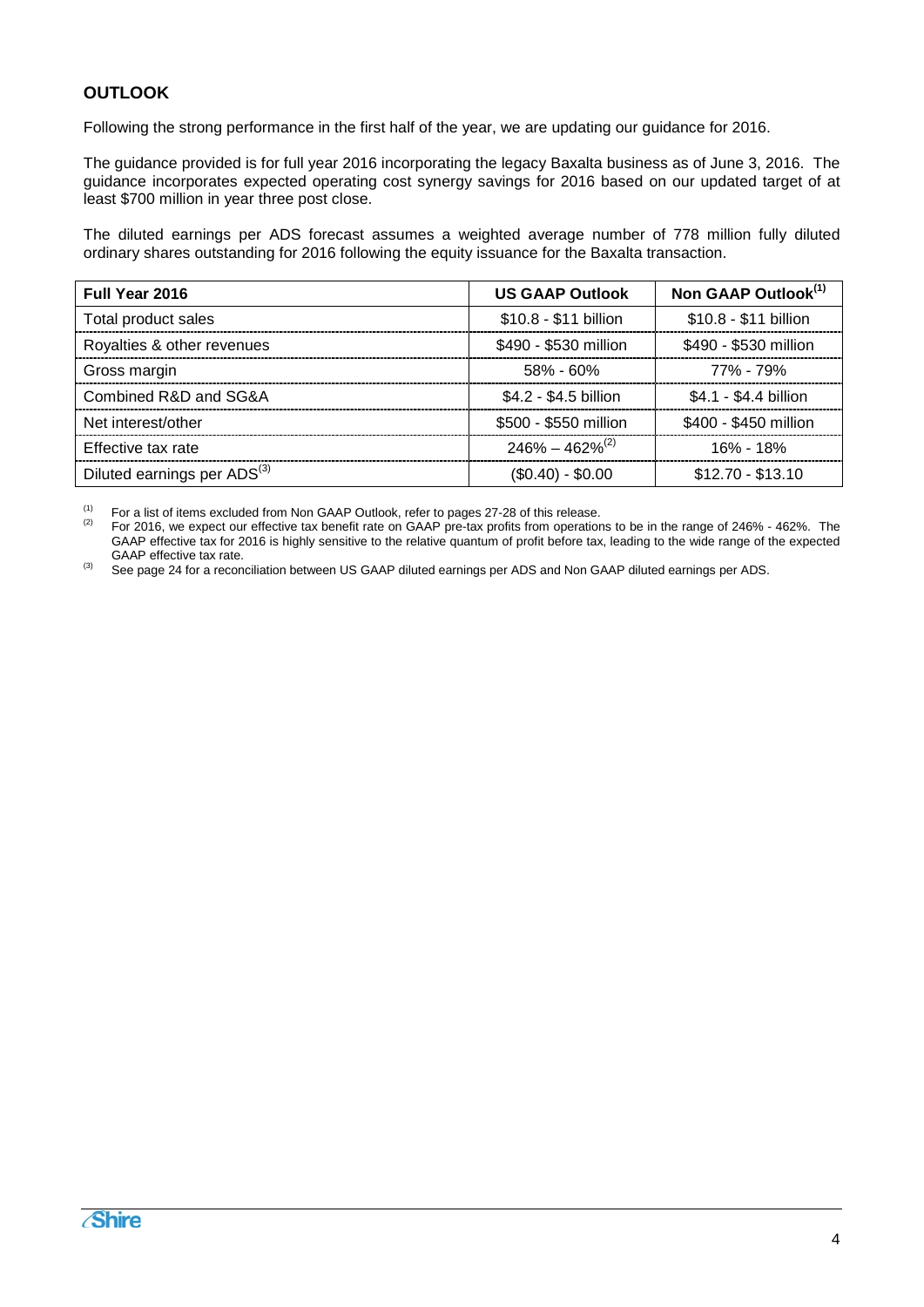# **RECENT DEVELOPMENTS**

# **Business Developments**

Combination with Baxalta

• On June 3, 2016, Shire announced that it completed its combination with Baxalta, creating the leading global biotechnology company focused on serving people with rare diseases and other highly specialized conditions.

Shire to License SHP647 (formerly known as PF-00547659)

• On June 14, 2016, Shire announced it agreed to license global rights to all indications for SHP647 from Pfizer Inc. The transaction closed on July 1, 2016. SHP647 is an investigational biologic being evaluated for the treatment of moderate-to-severe IBD. SHP647 has been evaluated in more than 700 patients in Phase 1 and 2 trials, and Phase 3 trials are expected to begin after consultation with global regulatory authorities.

## **Products**

ONIVYDE for the treatment of metastatic pancreatic cancer

- On July 25, 2016, Shire announced that the CHMP adopted a positive opinion recommending the marketing authorization for the use of ONIVYDE (irinotecan pegylated liposomal formulation) also known as nal-IRI or MM-398, for the treatment of metastatic adenocarcinoma of the pancreas, in combination with 5-fluorouracil and leucovorin, in adult patients who have progressed following gemcitabine-based therapy.
- The positive opinion from CHMP will be submitted to the European Commission ("EC"), which is responsible for granting marketing authorizations for medicines in the European Union ("EU"). We anticipate a final decision later this year.

HYQVIA for the treatment of primary and certain secondary immunodeficiencies

• On July 21, 2016, Shire announced it is launching a pediatric indication for HYQVIA (human normal immunoglobulin (10%), recombinant human hyaluronidase) across the EU. This follows the recent marketing authorization granted by the EC to Baxalta in June 2016.

XIIDRA for the treatment of Dry Eye Disease

• On July 11, 2016, Shire announced that the United States Food and Drug Administration ("FDA") approved XIIDRA (lifitegrast ophthalmic solution) 5%, a twice-daily eye drop solution indicated for the treatment of the signs and symptoms of dry eye disease in adult patients. XIIDRA is the only prescription eye drop indicated for the treatment of both signs and symptoms of this condition. Shire expects to launch XIIDRA in the United States in Q3 2016.

REVESTIVE for the treatment of Short Bowel Syndrome ("SBS")

• On July 7, 2016, Shire announced that the EC granted extension of Market Authorization for REVESTIVE for the treatment of patients aged one year and above with SBS.

GLASSIA for the treatment of emphysema due to severe alpha-1 antitrypsin ("AAT") deficiency

• On June 15, 2016, Shire and Kamada Ltd. announced that the FDA approved an expanded label for GLASSIA, marking the first treatment for adult patients with emphysema due to severe AAT deficiency that can be self-infused at home.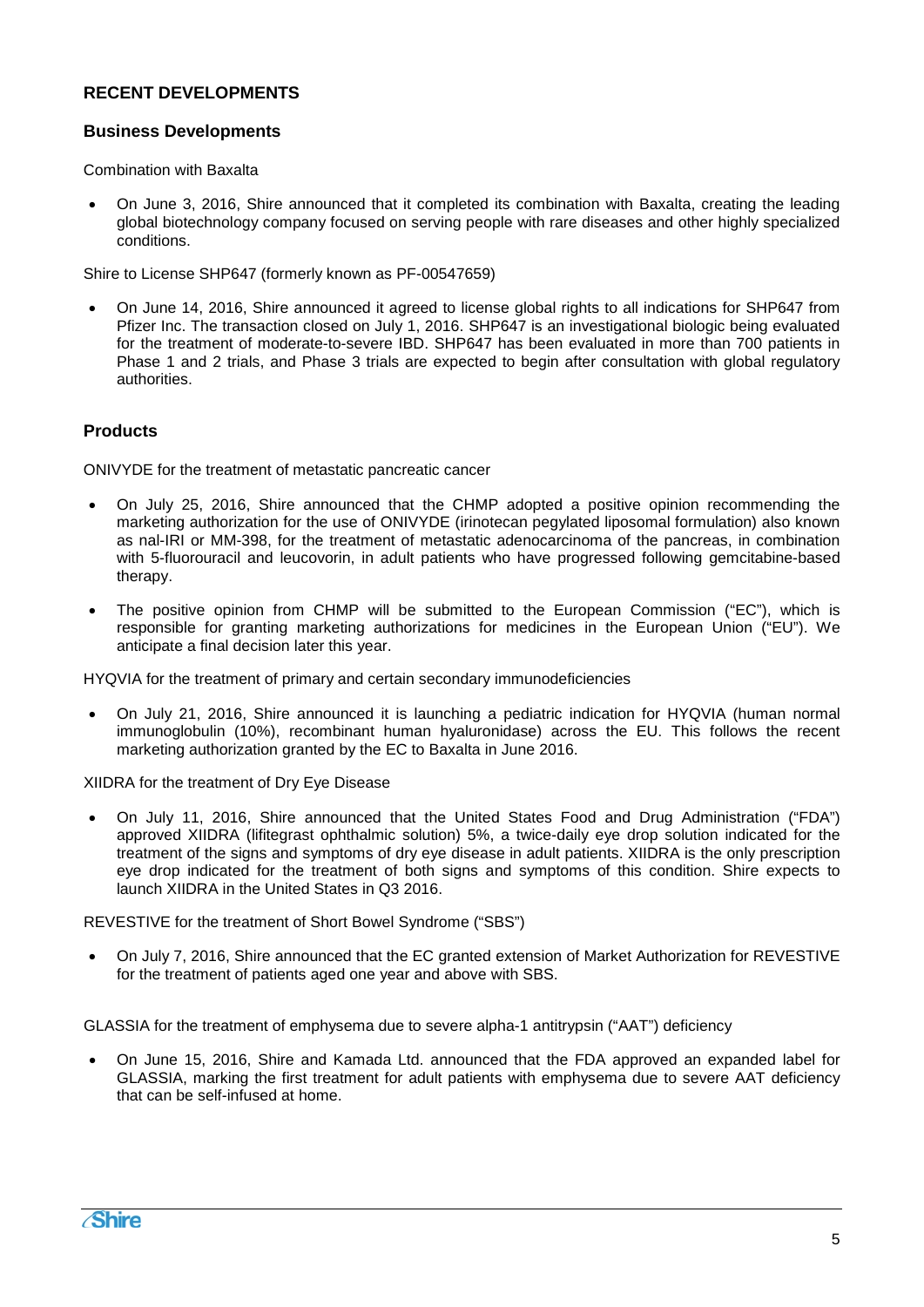# **Pipeline**

SHP626 for the treatment of Nonalcoholic Steatohepatitis ("NASH") with liver fibrosis

• On July 29, 2016, Shire was notified that the FDA granted Fast Track Designation for SHP626 (volixibat) for the treatment of NASH with liver fibrosis. NASH with liver fibrosis is a serious condition with no approved therapies.

SHP607 for the prevention of certain complications of prematurity

- On June 30, 2016, Shire announced that top-line SHP607 study results in premature infants showed no impact on the primary endpoint of reducing the severity of retinopathy of prematurity.
- However, top-line analysis of secondary endpoints showed clinically relevant effects on severe complications related to lung and brain damage. These data support further development of SHP607 in preterm infants; Shire plans to meet with regulatory authorities to discuss the clinical path forward for the program focusing on several complications of prematurity.

SHP465 for the treatment of Attention Deficit Hyperactivity Disorder ("ADHD")

• On June 29, 2016, Shire announced positive topline results of the SHP465 efficacy and safety study in adults with ADHD. This puts Shire on track to file a Class 2 Resubmission of the New Drug Application ("NDA") for SHP465 with the FDA by the end of 2016.

SHP625 for the treatment of cholestatic liver disease

• On June 13, 2016, Shire announced that the FDA has granted Breakthrough Therapy Designation for SHP625 (maralixibat) for progressive familial intrahepatic cholestasis type 2.

SHP621 for the treatment of eosinophilic esophagitis ("EoE")

• On June 13, 2016, Shire announced that the FDA has granted Breakthrough Therapy Designation for SHP621 (budesonide oral suspension) for EoE.

CUVITRU for the treatment of primary immunodeficiency disorders

• On June 10, 2016, Shire announced the successful completion of a decentralized procedure to support approval by 17 authorities in Europe for CUVITRU (IG 20mg/ml solution for subcutaneous injection), a treatment for pediatric and adult patients with primary and certain secondary immunodeficiency disorders, in which part of the body's immune system is missing or does not function properly.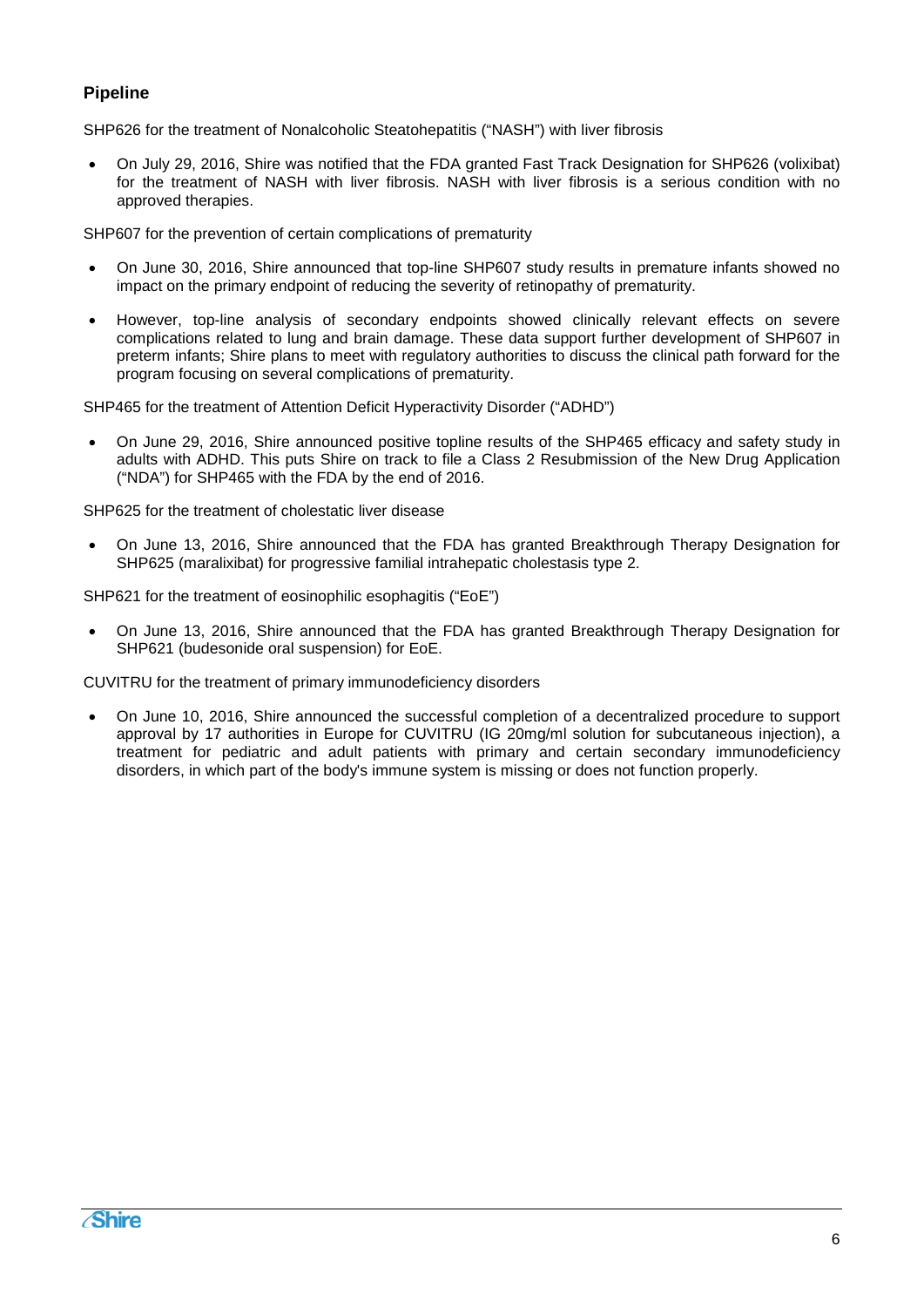# **Legal Proceedings**

Investigation related to DERMAGRAFT

- The Department of Justice ("DOJ"), including the U.S. Attorney's Office for the Middle District of Florida, Tampa Division and the U.S. Attorney's Office for Washington, DC, is conducting civil and criminal investigations into the sales and marketing practices of Advanced BioHealing Inc. ("ABH") relating to Dermagraft in June 2011. Following the disposal of the Dermagraft business in January 2014, Shire retained certain legacy liabilities including any liability that may arise from this investigation.
- Over the last several years, Shire has been cooperating fully with these investigations. As part of its efforts to cooperate, Shire has engaged in discussions with the DOJ about a possible resolution. As part of those discussions, Shire has reached an agreement on a proposal for a civil settlement in the amount of \$350 million plus interest, subject to negotiating a final settlement agreement and obtaining final approvals. Assuming the agreement is finalized, it will resolve the civil investigations conducted by the DOJ, including multiple U.S. Attorney's Offices and relevant federal and state agencies. The tentative settlement proposal would settle the federal government's claims under the federal False Claims Act and the Dermagraft Medicaid-related claims for states that opt into the settlement. Some states with Dermagraft Medicaid-related claims might elect to opt out of any final settlement, and those states' claims would remain unresolved. Material issues remain open and subject to further negotiation and approval by Shire, the DOJ and other relevant federal and state agencies before the tentative settlement can be finalized.

## **Board Changes**

On June 3, 2016, Shire announced that the appointment of Gail D. Fosler and Albert P.L. Stroucken to the Shire Board of Directors, as previously announced on April 18, 2016, is effective.

## **Dividend**

In respect of the six months ended June 30, 2016, the Board resolved to pay an interim dividend of 4.63 U.S. cents per Ordinary Share (2015: 4.21 U.S. cents per Ordinary Share).

Dividend payments will be made in Pounds Sterling to holders of Ordinary Shares and in U.S. Dollars to holders of ADSs. A dividend of 3.51<sup>(1)</sup> pence per Ordinary Share (an increase of 30% compared to 2015: 2.69 pence) and 13.89 U.S. cents per ADS (an increase of 10% compared to 2015: 12.63 U.S. cents) will be paid on October 7, 2016 to shareholders on the register as at the close of business on September 9, 2016.

 $(1)$  Translated using a GBP:USD exchange rate of 1.3202.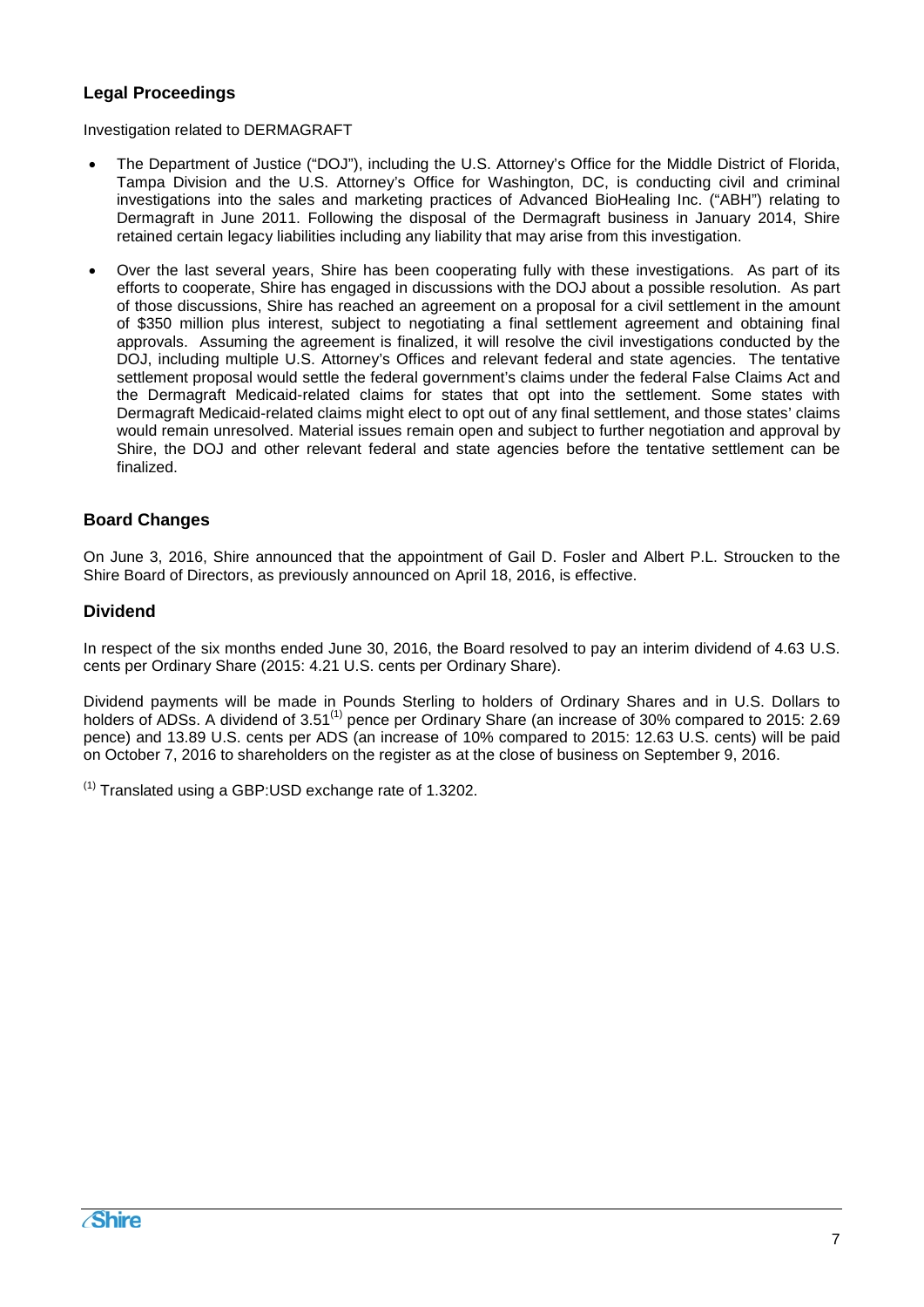# **ADDITIONAL INFORMATION**

| The following additional information is included in this press release: |      |
|-------------------------------------------------------------------------|------|
|                                                                         | Page |
| Overview of Second Quarter 2016 Financial Results                       | 9    |
| Financial Information                                                   | 14   |
| Non GAAP Reconciliation                                                 | 22   |

| Notes to Editors                  | 24 |
|-----------------------------------|----|
| <b>Forward-Looking Statements</b> | 25 |
| Non GAAP Measures                 | 27 |
| Trademarks                        | 28 |

#### **For further information please contact:**

# **Investor Relations**

| - Sarah Elton-Farr | seltonfarr@shire.com | +44 1256 894157 |
|--------------------|----------------------|-----------------|
| - Robert Coates    | rcoates@shire.com    | +44 1256 894874 |
| - Ian Karp         | ikarp@shire.com      | +1 781 482 9018 |
| Media              |                      |                 |
| - Gwen Fisher      | gfisher@shire.com    | +1 781 482 9649 |
| - Debbi Ford       | debbi.ford@shire.com | +1 617 949 9083 |

#### Dial in details for the **live conference call** for investors at 14:00 BST / 09:00 EDT on August 2, 2016:

| UK dial in:                   | 0808 237 0030 or 020 3139 4830  |
|-------------------------------|---------------------------------|
| US dial in:                   | 1866 928 7517 or 1 718 873 9077 |
| International Access Numbers: | <b>Click here</b>               |
| Password/Conf ID:             | 78225871#                       |
| Live Webcast:                 | <b>Click here</b>               |

The quarterly earnings presentation will be available today at 13:00 BST / 08:00 EDT on:

- Shire.com **Investors section** 

- Shire's IR Briefcase in the *iTunes Store*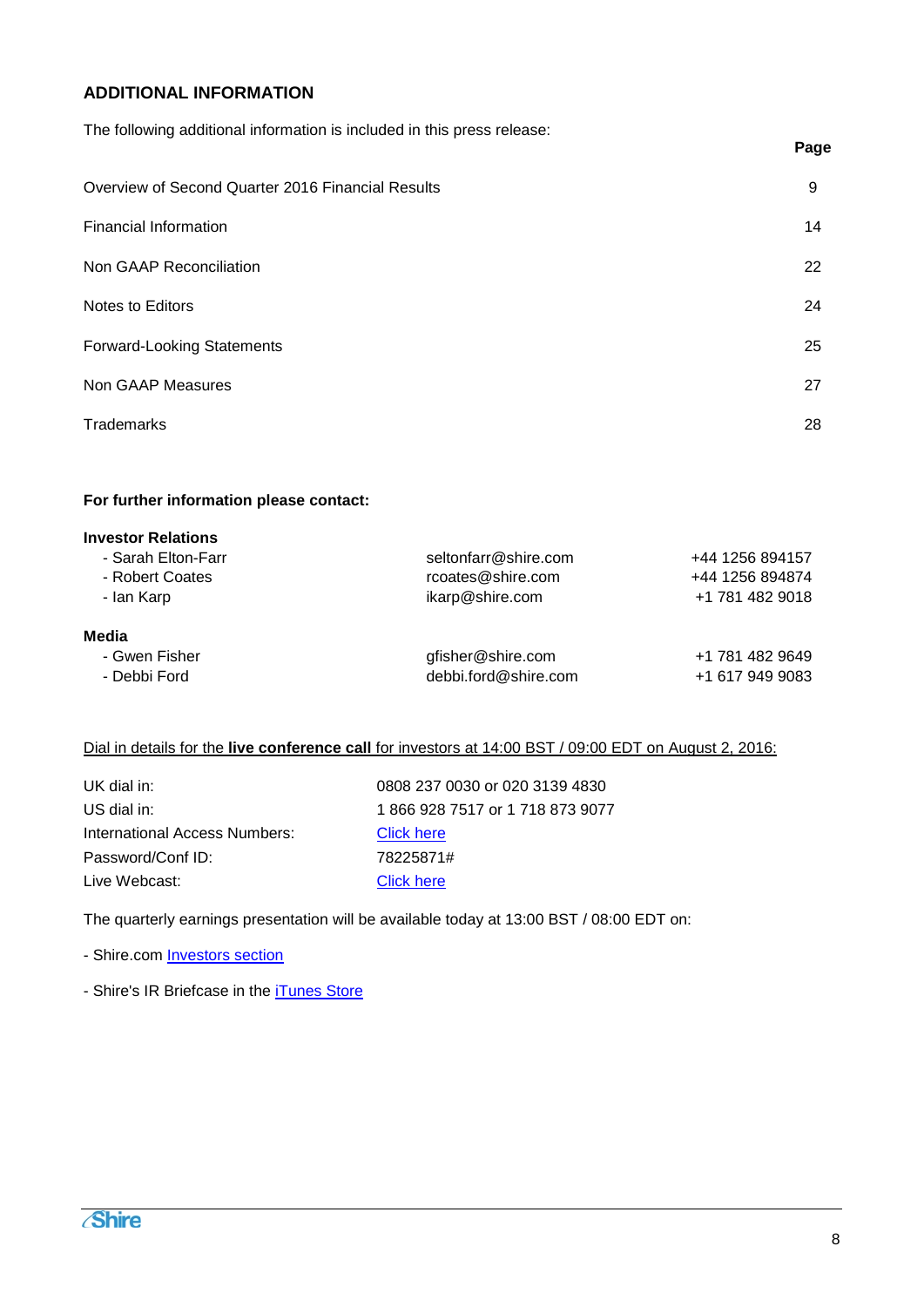# **OVERVIEW OF SECOND QUARTER 2016 FINANCIAL RESULTS**

# **1. Product sales**

For the three months ended Q2 2016, product sales were up 57% to \$2,322 million (Q2 2015: \$1,476 million), primarily due to the inclusion of product sales acquired with Baxalta. Excluding Baxalta, product sales were up 19% (up 20% on a Non GAAP CER basis).

| (in millions)                  |               |               |       |          |                    |          | <b>Total Sales</b><br>Year on year growth |
|--------------------------------|---------------|---------------|-------|----------|--------------------|----------|-------------------------------------------|
|                                |               | International |       | Non GAAP |                    |          |                                           |
| <b>Product sales</b>           | U.S. Sales    |               | Sales |          | <b>Total Sales</b> | Reported | <b>CER</b>                                |
| <b>CINRYZE</b>                 | \$<br>163.5   | \$            | 9.5   | \$       | 173.0              | $+25%$   | $+25%$                                    |
| <b>ELAPRASE</b>                | 38.2          |               | 115.8 |          | 154.0              | $+5%$    | $+8%$                                     |
| <b>FIRAZYR</b>                 | 119.5         |               | 17.2  |          | 136.7              | $+31%$   | $+31%$                                    |
| <b>REPLAGAL</b>                |               |               | 118.4 |          | 118.4              | $+1%$    | $+1%$                                     |
| <b>VPRIV</b>                   | 38.5          |               | 49.5  |          | 88.0               | $+4%$    | $+4%$                                     |
| <b>KALBITOR</b>                | 17.7          |               |       |          | 17.7               | N/A      | N/A                                       |
| <b>Genetic Diseases total</b>  | 377.4         |               | 310.4 |          | 687.8              | $+16%$   | $+17%$                                    |
| <b>VYVANSE</b>                 | 467.4         |               | 50.3  |          | 517.7              | $+22%$   | $+22%$                                    |
| <b>ADDERALL XR</b>             | 96.1          |               | 5.7   |          | 101.8              | $+18%$   | $+18%$                                    |
| <b>Other Neuroscience</b>      | 14.3          |               | 21.4  |          | 35.7               | $+63%$   | $+64%$                                    |
| <b>Neuroscience total</b>      | 577.8         |               | 77.4  |          | 655.2              | $+23%$   | $+23%$                                    |
| LIALDA/MEZAVANT                | 174.5         |               | 19.2  |          | 193.7              | $+23%$   | $+23%$                                    |
| <b>PENTASA</b>                 | 72.9          |               |       |          | 72.9               | $+10%$   | $+10%$                                    |
| GATTEX/REVESTIVE               | 36.9          |               | 7.6   |          | 44.5               | $+19%$   | $+19%$                                    |
| <b>NATPARA</b>                 | 19.9          |               |       |          | 19.9               | +237%    | +237%                                     |
| <b>Other Internal Medicine</b> | 35.0          |               | 53.7  |          | 88.7               | $+4%$    | $+4%$                                     |
| <b>Internal Medicine total</b> | 339.2         |               | 80.5  |          | 419.7              | $+19%$   | $+19%$                                    |
| <b>HEMOPHILIA</b>              | 127.2         |               | 148.4 |          | 275.6              | N/A      | N/A                                       |
| <b>INHIBITOR THERAPIES</b>     | 28.9          |               | 45.1  |          | 74.0               | N/A      | N/A                                       |
| <b>Hematology total</b>        | 156.1         |               | 193.5 |          | 349.6              | N/A      | N/A                                       |
| <b>IMMUNOGLOBULIN</b>          |               |               |       |          |                    |          |                                           |
| <b>THERAPIES</b>               | 104.1         |               | 34.1  |          | 138.2              | N/A      | N/A                                       |
| <b>BIO THERAPEUTICS</b>        | 22.7          |               | 28.6  |          | 51.3               | N/A      | N/A                                       |
| Immunology total               | 126.8         |               | 62.7  |          | 189.5              | N/A      | N/A                                       |
| <b>Oncology total</b>          | 16.2          |               | 4.1   |          | 20.3               | N/A      | N/A                                       |
| <b>Total product sales</b>     | \$<br>1,593.5 | \$            | 728.6 | \$       | 2,322.1            | $+57%$   | +58%                                      |

# **Genetic Diseases**

Genetic Diseases product sales in Q2 2016 increased 16% (up 17% on a Non GAAP CER basis) compared to Q2 2015.

The increase was primarily driven by increased demand for our Hereditary Angioedema therapies, CINRYZE and FIRAZYR, which were up 25% and 31%, respectively, in Q2 2016 compared to Q2 2015. Both products benefitted from strong growth in the number of patients on therapy, higher utilization per patient in Q2 2016 and the impact of pricing actions taken since Q2 2015.

#### **Neuroscience**

Neuroscience product sales increased 23% in Q2 2016 compared to Q2 2015 with growth primarily driven by VYVANSE.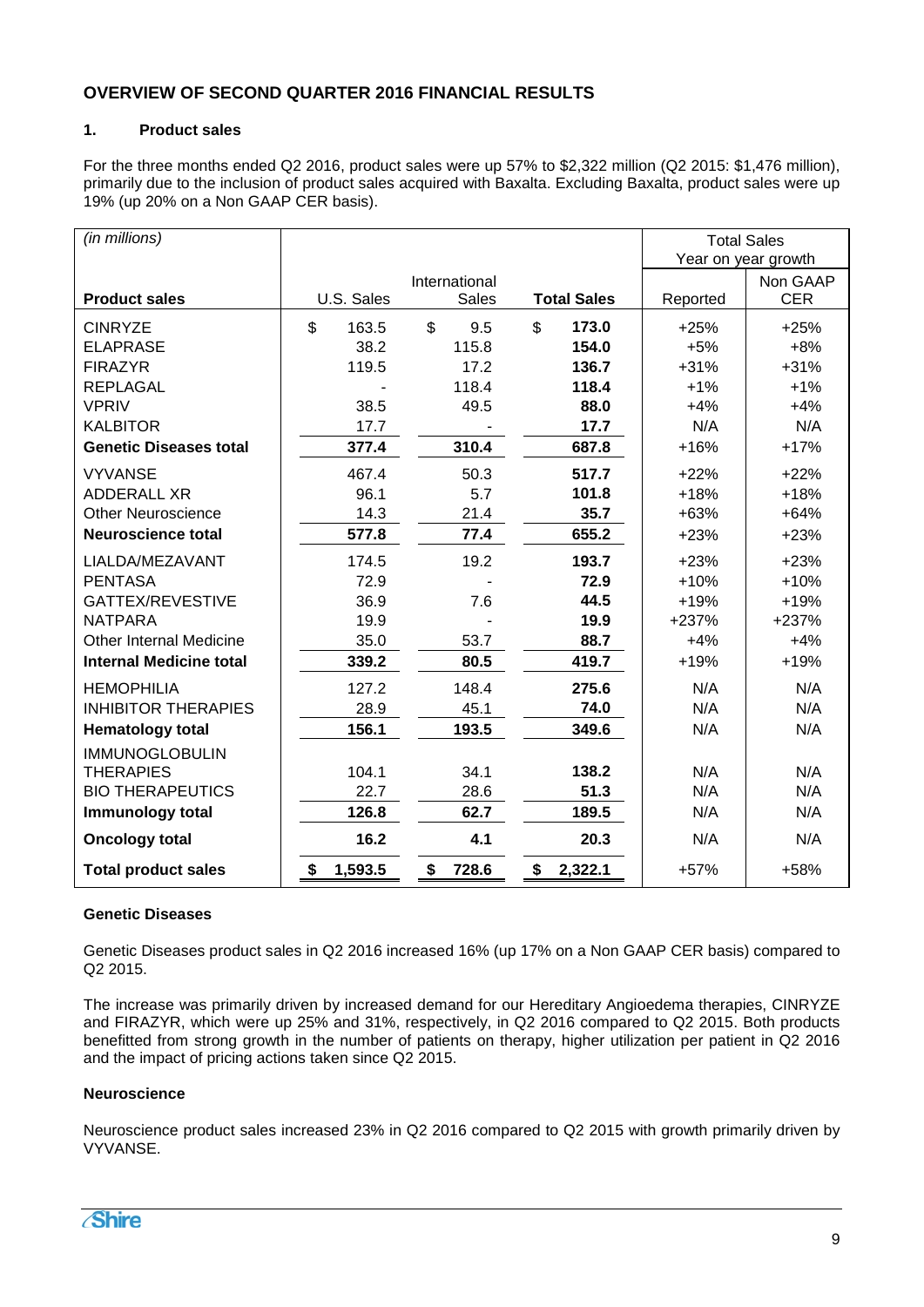VYVANSE sales increased 22% due to year-over-year prescription growth in the U.S., the benefit of price increases taken since Q2 2015 and, to a lesser extent, growth in our international markets.

ADDERALL XR sales increased 18% due to increased prescription demand and lower sales deductions as a percentage of product sales in Q2 2016 compared to Q2 2015; partially offset by destocking in Q2 2016 versus stocking in Q2 2015.

#### **Internal Medicine**

Internal Medicine product sales were up 19%, primarily due to continued growth in our gastro-intestinal products.

LIALDA/MEZAVANT sales were up 23% due to an 11% increase in prescription demand, resulting in a market share of 39% at the end of Q2 2016, the impact of a price increase taken since Q2 2015, and to a lesser extent, the impact of stocking in Q2 2016 versus destocking in Q2 2015.

GATTEX/REVESTIVE and NATPARA, which were acquired with NPS Pharmaceuticals, Inc. ("NPS") in Q1 2015, continued to perform well with sales up 19% and 237%, respectively. GATTEX/REVESTIVE sales were up due to an increase in the number of patients on therapy, partially offset by Q2 2016 destocking. NATPARA was launched in April 2015.

#### **Hematology**

The Hematology franchise was acquired with Baxalta in June 2016 and includes sales of recombinant and plasma-derived hemophilia products (primarily factor VIII and factor IX) and inhibitor therapies. Reported product sales in Q2 2016 were \$350 million for the one-month period post-acquisition and represent 24 percentage points of Shire's reported product sales growth.

#### **Immunology**

The Immunology franchise was acquired with Baxalta in June 2016 and includes sales of the company's antibody-replacement immunoglobulin and bio therapeutics therapies. Reported product sales in Q2 2016 were \$190 million for the one-month period post-acquisition and represent 13 percentage points of Shire's reported product sales growth.

#### **Oncology**

The Oncology franchise was acquired with Baxalta in June 2016 and represents 1 percentage point of Shire's reported product sales growth. Product sales relate to ONCASPAR which was acquired by Baxalta in July 2015.

#### **Baxalta pro forma product sales**

The following table presents Q2 2016 Baxalta pro forma sales, assuming the Baxalta transaction occurred on April 1, 2015. Growth rates represent the Q2 2016 pro forma sales compared to recast Q2 2015 pro forma sales as previously disclosed by Baxalta following the separation from Baxter.

| (in millions)              |             |               |    |                    |          | Pro forma<br>Year on year growth |
|----------------------------|-------------|---------------|----|--------------------|----------|----------------------------------|
|                            |             | International |    |                    |          | Non GAAP                         |
| Pro forma product sales    | U.S. Sales  | Sales         |    | <b>Total Sales</b> | Reported | <b>CER</b>                       |
| <b>HEMOPHILIA</b>          | \$<br>330.7 | \$<br>389.4   | \$ | 720.1              | $+6%$    | $+7%$                            |
| <b>INHIBITOR THERAPIES</b> | 78.0        | 160.4         |    | 238.4              | $+31%$   | $+33%$                           |
| <b>Hematology total</b>    | 408.7       | 549.8         |    | 958.5              | $+12%$   | $+13%$                           |
| <b>IMMUNOGLOBULIN</b>      |             |               |    |                    |          |                                  |
| <b>THERAPIES</b>           | 334.1       | 96.7          |    | 430.8              | $+2\%$   | $+2\%$                           |
| <b>BIO THERAPEUTICS</b>    | 69.8        | 76.5          |    | 146.3              | $+3%$    | $+5%$                            |
| Immunology total           | 403.9       | 173.2         |    | 577.1              | $+2%$    | $+3%$                            |
| <b>Oncology total</b>      | 43.5        | 9.5           |    | 53.0               | N/A      | N/A                              |
| <b>Total</b>               | 856.1       | \$<br>732.5   | S  | 1,588.6            | $+12%$   | $+13%$                           |

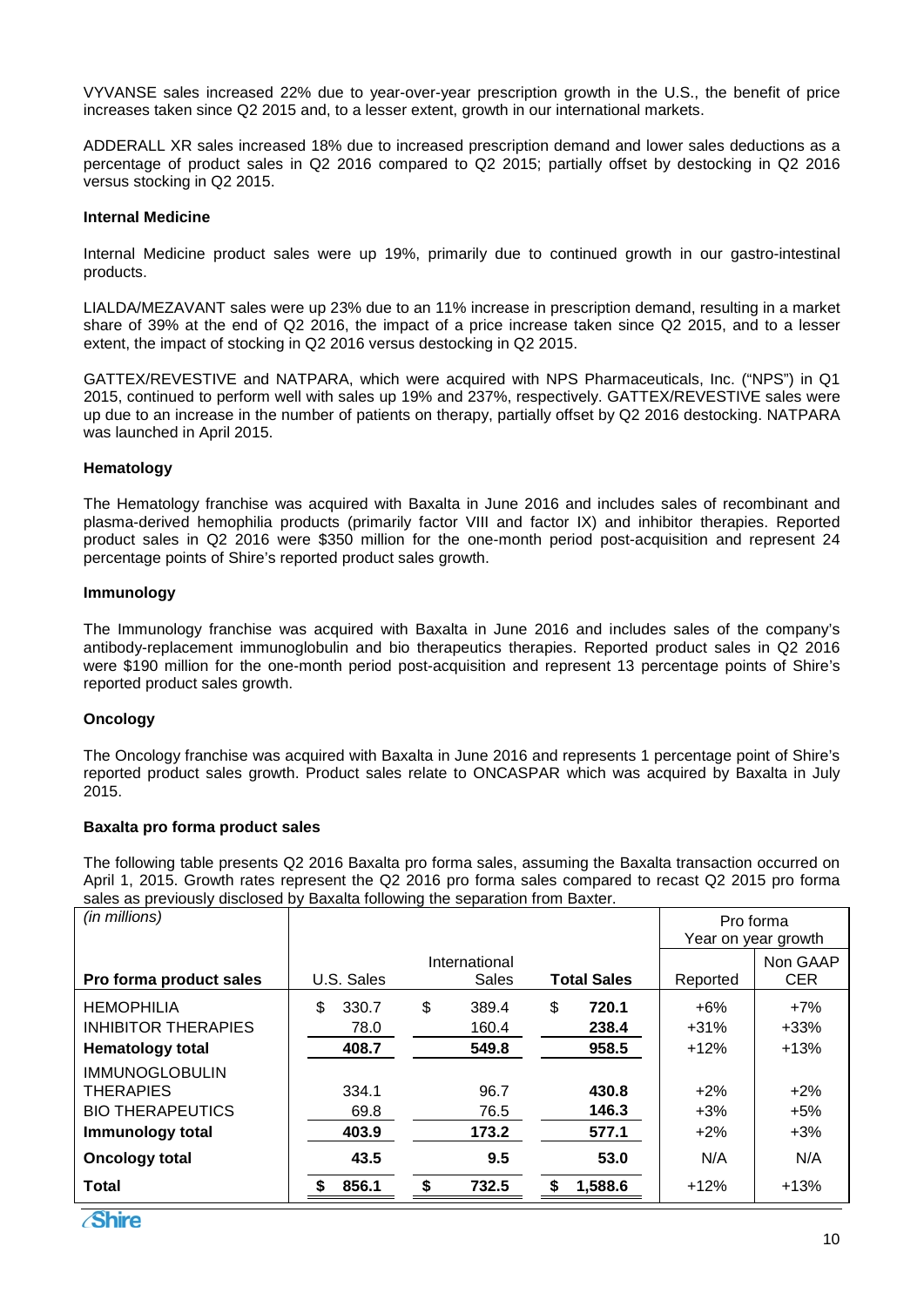# **2. Royalties and Other Revenues**

| (in millions)                             |   |         | Year on year growth |                        |  |  |  |
|-------------------------------------------|---|---------|---------------------|------------------------|--|--|--|
|                                           |   | Revenue | Reported            | Non GAAP<br><b>CER</b> |  |  |  |
| <b>SENSIPAR Royalties</b>                 | S | 35.6    | $+2%$               | $+2\%$                 |  |  |  |
| 3TC and ZEFFIX Royalties                  |   | 12.1    | $+15%$              | $+16%$                 |  |  |  |
| <b>FOSRENOL Royalties</b>                 |   | 11.4    | $+6\%$              | $-4%$                  |  |  |  |
| <b>ADDERALL XR Royalties</b>              |   | 5.2     | $-21%$              | $-21%$                 |  |  |  |
| Other Royalties and Revenues              |   | 42.7    | +128%               | +126%                  |  |  |  |
| <b>Total Royalties and Other Revenues</b> |   | 107.0   | $+31%$              | $+30%$                 |  |  |  |

Royalties and Other Revenues increased 31% in Q2 2016 compared to Q2 2015, primarily due to \$21 million of contract manufacturing revenue acquired with Baxalta.

#### **3. Financial details**

| Cost of sales                                                                             |         |         |    |                     |         |
|-------------------------------------------------------------------------------------------|---------|---------|----|---------------------|---------|
| (in millions)                                                                             |         | $%$ of  |    |                     | % of    |
|                                                                                           |         | product |    |                     | product |
|                                                                                           | Q2 2016 | sales   |    | Q <sub>2</sub> 2015 | sales   |
| Cost of sales (US GAAP)                                                                   | 778.1   |         | ה. | 228.0               |         |
| Cost of contract manufacturing revenue                                                    | (17.2)  |         |    |                     |         |
| Cost of product sales                                                                     | 760.9   | 33%     |    | 228.0               | 15%     |
| Amortization of inventory fair value step-up                                              | (280.7) |         |    | (5.1)               |         |
| Costs of employee retention awards following<br>AbbVie Inc.'s ("AbbVie") terminated offer |         |         |    | (2.7)               |         |
| Depreciation                                                                              | (22.4)  |         |    | (13.1)              |         |
| Non GAAP cost of product sales                                                            | 457.8   | 20%     |    | 207.1               | 14%     |

US GAAP cost of product sales as a percentage of product sales increased in Q2 2016 primarily due to the impact of higher amortization of inventory fair value step-ups in 2016 following the acquisitions of Baxalta and Dyax and, to a lesser extent, the impact of lower margin product franchises acquired with Baxalta.

Non GAAP cost of product sales as a percentage of product sales increased to 20% in Q2 2016, primarily due to the impact of lower margin product franchises acquired with Baxalta.

|       | % of    |    |         | % of                |
|-------|---------|----|---------|---------------------|
|       | product |    |         | product             |
|       | sales   |    |         | sales               |
| 294.8 | 13%     | S  | 775.9   | 53%                 |
| (8.9) |         |    | (523.3) |                     |
| -     |         |    | (5.7)   |                     |
| (5.8) |         |    | (8.9)   |                     |
| 280.1 | 12%     | S. | 238.0   | 16%                 |
|       | Q2 2016 |    |         | Q <sub>2</sub> 2015 |

US GAAP R&D decreased by \$481 million, or 62%, primarily due to IPR&D impairment charges of \$523 million recorded in Q2 2015 related to the SHP625 and SHP608 intangible assets.

Non GAAP R&D increased by \$42 million, or 18%, in Q2 2016, primarily due to the inclusion of Baxalta and Dyax costs. Excluding Baxalta and Dyax costs, Non GAAP R&D decreased 12% in Q2 2016 compared to Q2 2015, primarily due to cost savings from the completion or discontinuation of certain R&D programs since Q2 2015.

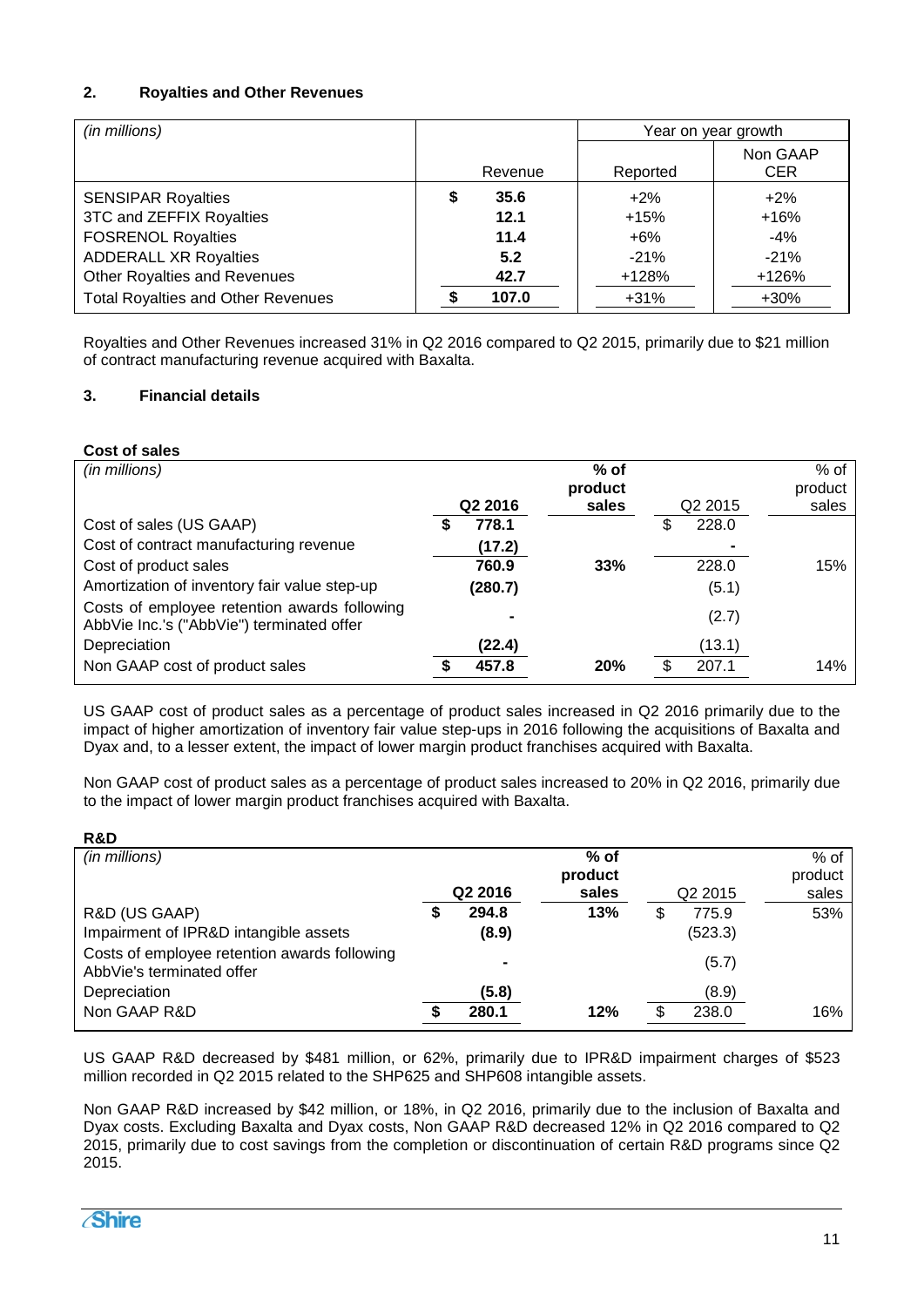| SG&A                                                           |             |         |    |                     |         |
|----------------------------------------------------------------|-------------|---------|----|---------------------|---------|
| (in millions)                                                  |             | % of    |    |                     | % of    |
|                                                                |             | product |    |                     | product |
|                                                                | Q2 2016     | sales   |    | Q <sub>2</sub> 2015 | sales   |
| SG&A (US GAAP) <sup>(1)</sup>                                  | \$<br>675.3 | 29%     | \$ | 496.0               | 34%     |
| Legal and litigation costs                                     | (1.6)       |         |    | (1.9)               |         |
| Costs incurred in connection with AbbVie's<br>terminated offer | -           |         |    | (17.5)              |         |
| Depreciation                                                   | (19.7)      |         |    | (17.9)              |         |
| Non GAAP SG&A                                                  | 654.0       | 28%     | S  | 458.7               | 31%     |
|                                                                |             |         |    |                     |         |

US GAAP SG&A increased by \$179 million, or 36%, primarily due to the inclusion of Baxalta related costs.

Non GAAP SG&A increased by \$195 million, or 43% compared to Q2 2015. Excluding Baxalta related costs, Non GAAP SG&A was up 16% to \$531 million, primarily due to XIIDRA launch preparations.

Reported SG&A for periods prior to Q2 2016 have been recast to exclude amortization of acquired intangible assets, which is now presented as a separate line item in the Unaudited Consolidated Statements of Income.

#### **Integration and acquisition costs**

In Q2 2016, Shire recorded integration and acquisition costs of \$363 million, integration and acquisition costs related to the Baxalta and Dyax transactions were \$417 million, and were partially offset by a net credit of \$58 million for the change in fair value of contingent consideration liabilities.

In Q2 2015, Shire recorded a net credit for integration and acquisition costs of \$212 million, which comprised integration and acquisition costs primarily related to NPS of \$46 million and a net credit of \$258 million for the change in fair value of contingent consideration liabilities primarily relating to SHP625 and SHP608.

#### **Amortization of acquired intangible assets**

In Q2 2016, Shire recorded amortization of acquired intangible assets of \$213 million (Q2 2015: \$131 million). The increase primarily relates to amortization on the intangible assets acquired with the Baxalta and Dyax transactions.

#### **Reorganization costs**

**Other expense, net**

In Q2 2016, Shire recorded reorganization costs of \$11 million, primarily related to the planned closure of the Basingstoke, U.K. office and the relocation of roles from Pennsylvania to Massachusetts.

In Q2 2015, Shire recorded reorganization costs of \$13 million, primarily related to the relocation of roles from Pennsylvania to Massachusetts.

| <b>OUTEL EXPENSE, HEL</b>                                                |                |                     |  |
|--------------------------------------------------------------------------|----------------|---------------------|--|
| (in millions)                                                            | Q2 2016        | Q <sub>2</sub> 2015 |  |
| Other expense, net (US GAAP)                                             | 79.6           | 12.7                |  |
| Amortization of one-time upfront borrowing<br>costs for Baxalta and Dyax | (25.9)         | ۰                   |  |
| Gain on sale of long term investments                                    | $\blacksquare$ | 3.7                 |  |
| Non GAAP Other expense, net                                              | 53.7           | 16.4                |  |

US GAAP Other expense, net increased \$67 million, primarily due to higher interest expense and amortization of one-time borrowing costs incurred on borrowings used to fund the Baxalta and Dyax transactions.

Non GAAP Other expense, net increased \$37 million, primarily due to higher interest expense as noted above.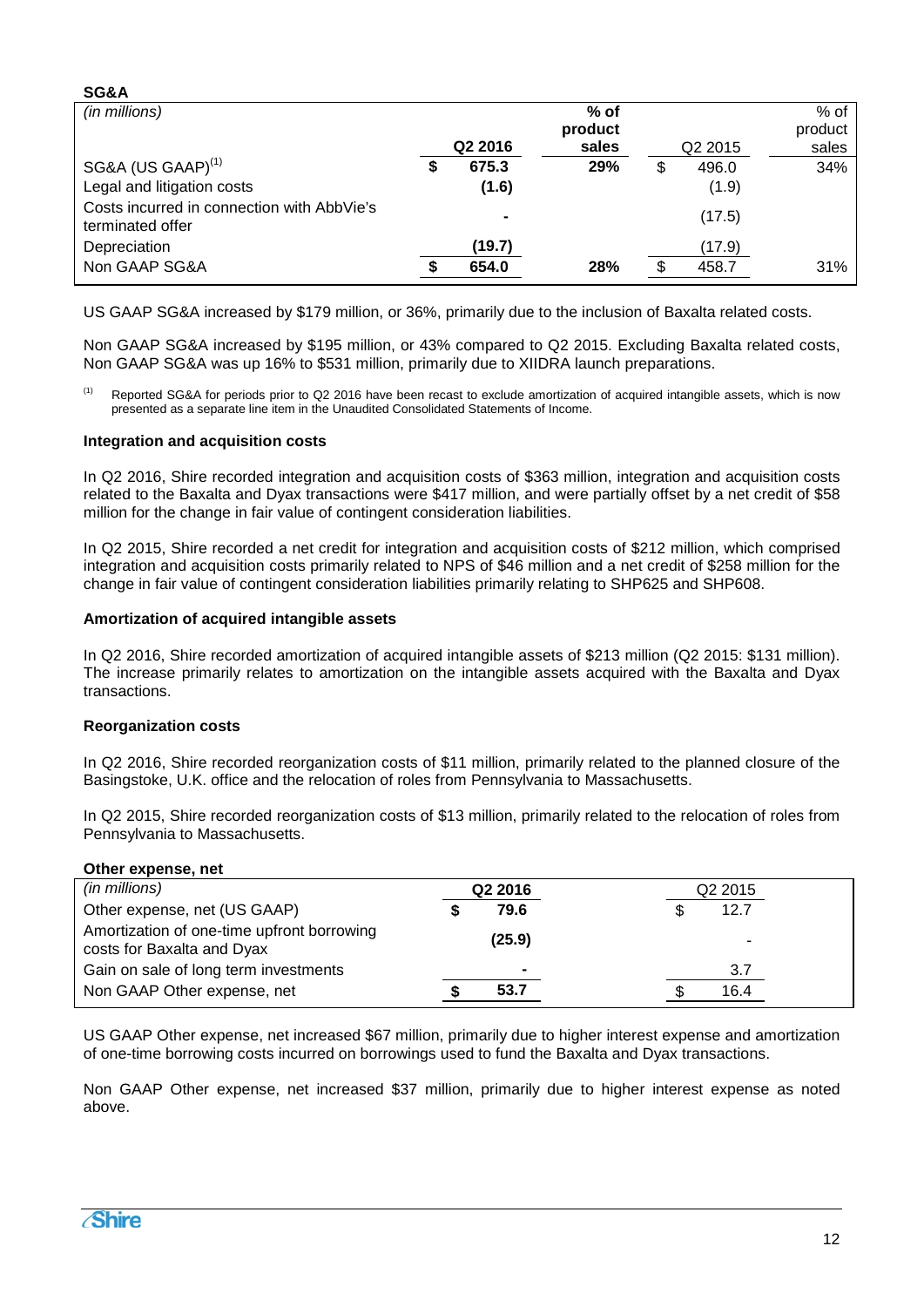| Taxation                     |                     |                  |                     |                  |
|------------------------------|---------------------|------------------|---------------------|------------------|
| (in millions)                |                     | <b>Effective</b> |                     | <b>Effective</b> |
|                              | Q <sub>2</sub> 2016 | tax rate         | Q <sub>2</sub> 2015 | tax rate         |
| Income tax benefit (US GAAP) | 70.9                | (427%)           | \$<br>44.1          | (37%)            |
| Tax effect of adjustments    | (215.8)             |                  | (121.5)             |                  |
| Non GAAP Income tax charge   | (144.9)             | 16%              | \$<br>(77.4         | 13%              |

The effective tax rate on US GAAP income in Q2 2016 was -427% (Q2 2015: -37%) and on a Non GAAP basis was 16% (Q2 2015: 13%).

The effective tax rate in Q2 2016 on US GAAP income from continuing operations of -427% is negative, primarily due to the combined impact of the relative quantum of the profit before tax for the period by jurisdiction and the reversal of deferred tax liabilities from the Baxalta acquisition, including in higher tax territories, inventory and intangible assets amortization as well as significant acquisition and integration costs.

The Q2 2015 US GAAP tax rate was negative primarily due to the reduction in deferred tax liabilities in relation to the impairment of IPR&D intangible assets, the re-measurement of uncertain tax positions relating to ongoing tax audits and the release of certain valuation allowances all recognized during Q2 2015.

The effective tax rate in Q2 2016 on Non GAAP income from continuing operations is higher than the same period in 2015, primarily due to the benefit of the re-measurement of uncertain tax positions relating to ongoing tax audits and the release of certain valuation allowances in Q2 2015, which were not repeated in Q2 2016.

#### **Discontinued operations**

The loss from discontinued operations in Q2 2016 was \$249 million, net of tax benefit of \$101 million (Q2 2015: \$5 million, net of tax) primarily related to a proposed legal settlement to resolve the previously disclosed Department of Justice investigation associated with the divested Dermagraft business.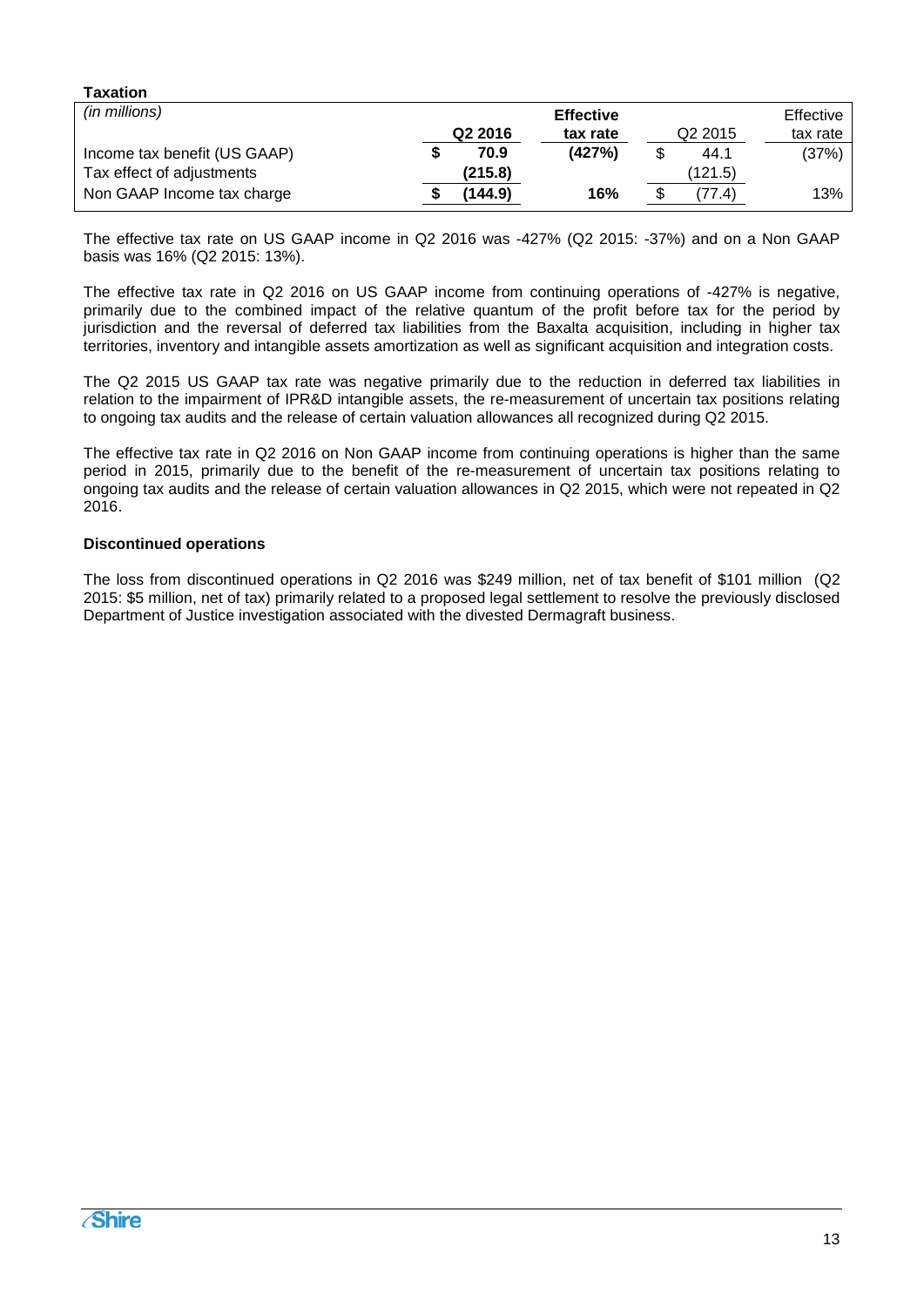# **FINANCIAL INFORMATION**

# **TABLE OF CONTENTS**

|                                                                        | Page |
|------------------------------------------------------------------------|------|
| Unaudited US GAAP Consolidated Balance Sheets                          | 15   |
| Unaudited US GAAP Consolidated Statements of Income                    | 16   |
| Unaudited US GAAP Consolidated Statements of Cash Flows                | 17   |
| Selected Notes to the Unaudited US GAAP Financial<br><b>Statements</b> |      |
| (1) Earnings per share ("EPS")                                         | 20   |
| (2) Analysis of revenues                                               | 21   |
| <b>Non GAAP reconciliation</b>                                         | 22   |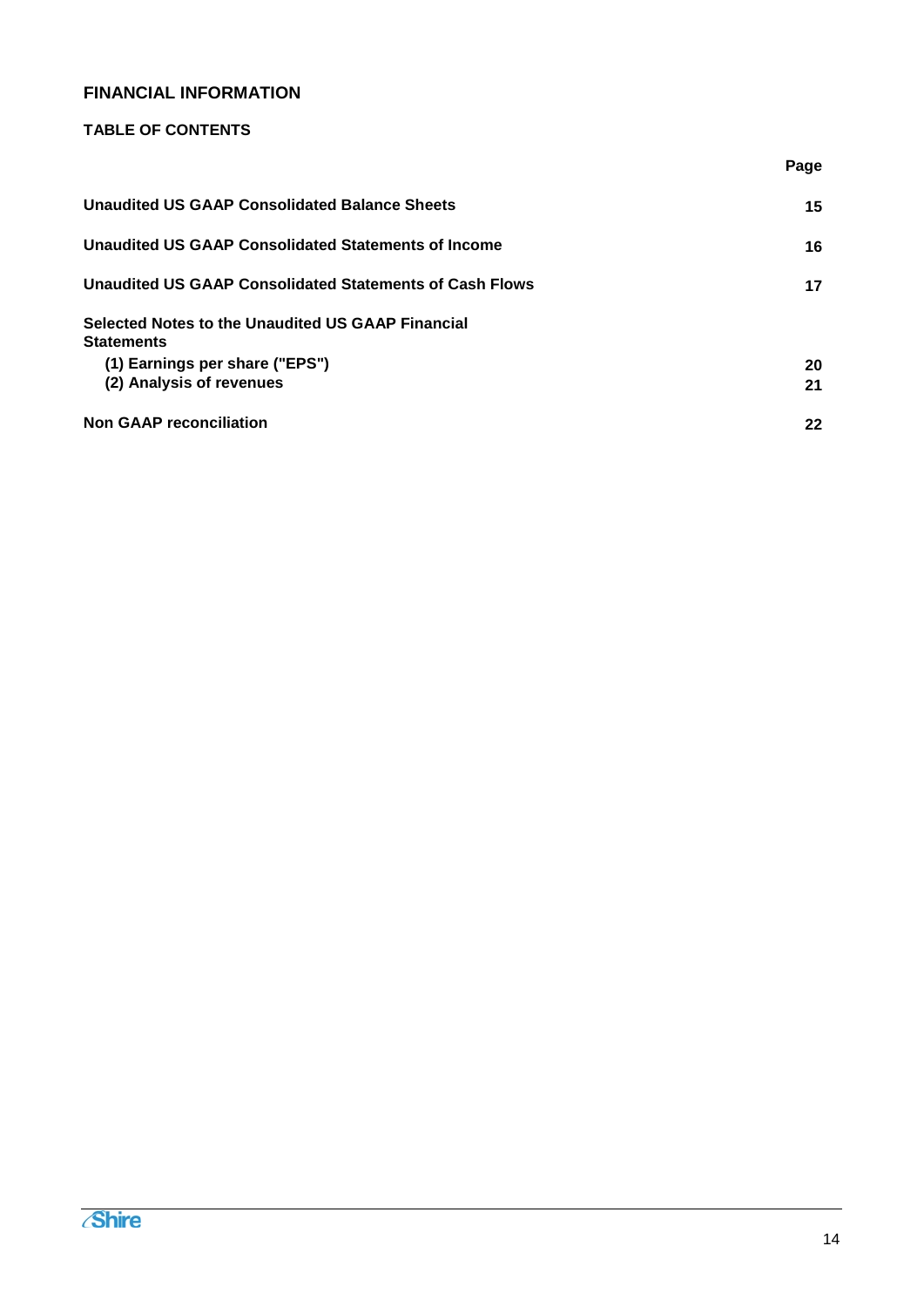# **Unaudited US GAAP Consolidated Balance Sheets**

*(in millions, except par value of shares)* 

|                                                                                                                                                                                             | June 30, 2016  | December 31, 2015 |
|---------------------------------------------------------------------------------------------------------------------------------------------------------------------------------------------|----------------|-------------------|
| <b>ASSETS</b>                                                                                                                                                                               |                |                   |
| Current assets:                                                                                                                                                                             |                |                   |
| Cash and cash equivalents                                                                                                                                                                   | \$<br>693.4    | \$<br>135.5       |
| Restricted cash                                                                                                                                                                             | 20.0           | 86.0              |
| Accounts receivable, net                                                                                                                                                                    | 2,412.4        | 1,201.2           |
| Inventories                                                                                                                                                                                 | 5,798.7        | 635.4             |
| Prepaid expenses and other current assets                                                                                                                                                   | 733.6          | 197.4             |
| <b>Total current assets</b>                                                                                                                                                                 | 9,658.1        | 2,255.5           |
| Non-current assets:                                                                                                                                                                         |                |                   |
| Investments                                                                                                                                                                                 | 174.0          | 50.8              |
| Property, plant and equipment ("PP&E"), net                                                                                                                                                 | 6,596.3        | 828.1             |
| Goodwill                                                                                                                                                                                    | 12,962.4       | 4,147.8           |
| Other intangible assets, net                                                                                                                                                                | 40,890.3       | 9,173.3           |
| Deferred tax asset                                                                                                                                                                          | 129.6          | 121.0             |
| Other non-current assets                                                                                                                                                                    | 309.8          | 33.3              |
| <b>Total assets</b>                                                                                                                                                                         | 70,720.5       | 16,609.8          |
| <b>LIABILITIES AND EQUITY</b>                                                                                                                                                               |                |                   |
| <b>Current liabilities:</b>                                                                                                                                                                 |                |                   |
| Accounts payable and accrued expenses                                                                                                                                                       | 3,728.1        | 2,050.6           |
| Short term borrowings                                                                                                                                                                       | 2,715.2        | 1,511.5           |
| Other current liabilities                                                                                                                                                                   | 411.5          | 144.0             |
| <b>Total current liabilities</b>                                                                                                                                                            | 6,854.8        | 3,706.1           |
| Non-current liabilities:                                                                                                                                                                    |                |                   |
| Long term borrowings                                                                                                                                                                        | 21,312.1       | 69.9              |
| Deferred tax liability                                                                                                                                                                      | 10,053.8       | 2,205.9           |
| Other non-current liabilities                                                                                                                                                               | 2,736.8        | 798.8             |
| <b>Total liabilities</b>                                                                                                                                                                    | 40,957.5       | 6,780.7           |
| Equity:<br>Common stock of 5p par value; 1,000 shares authorized;<br>and 906.9 shares issued and outstanding (2015: 1,000<br>shares authorized; and 601.1 shares issued and<br>outstanding) |                |                   |
|                                                                                                                                                                                             | 81.0           | 58.9              |
| Additional paid-in capital                                                                                                                                                                  | 24,473.2       | 4,486.3           |
| Treasury stock: 9.1 shares (2015: 9.7 shares)                                                                                                                                               | (302.3)        | (320.6)           |
| Accumulated other comprehensive loss                                                                                                                                                        | (385.8)        | (183.8)           |
| Retained earnings                                                                                                                                                                           | 5,896.9        | 5,788.3           |
| <b>Total equity</b>                                                                                                                                                                         | 29,763.0       | 9,829.1           |
| Total liabilities and equity                                                                                                                                                                | \$<br>70,720.5 | \$<br>16,609.8    |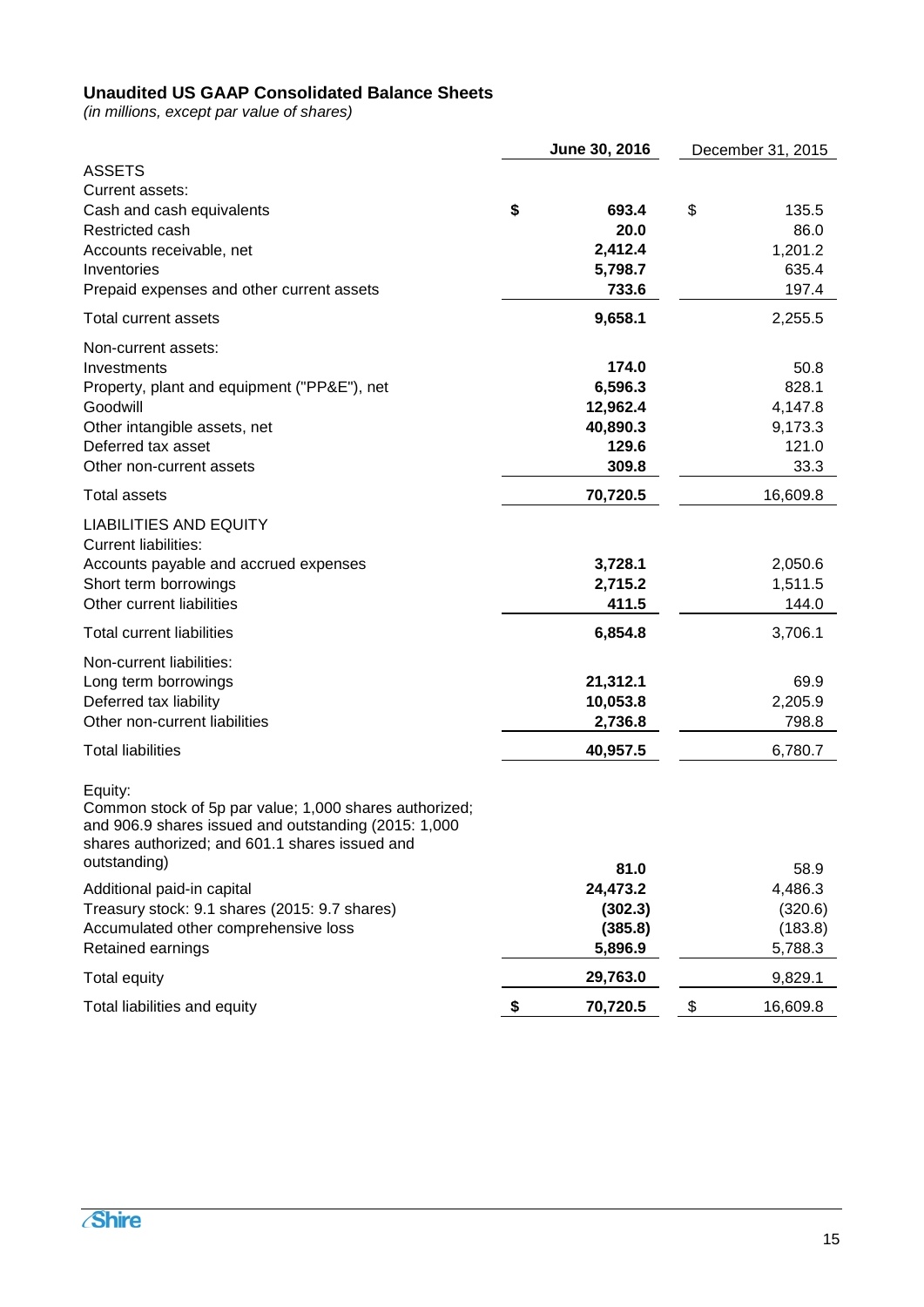# **Unaudited US GAAP Consolidated Statements of Income**

*(in millions)*

|                                                                                                 | 3 months ended June 30, |               | 6 months ended June 30, |               |
|-------------------------------------------------------------------------------------------------|-------------------------|---------------|-------------------------|---------------|
|                                                                                                 | 2016                    | 2015          | 2016                    | 2015          |
| Revenues:                                                                                       |                         |               |                         |               |
| <b>Product sales</b>                                                                            | 2,322.1<br>\$           | \$<br>1,476.2 | 3,949.4<br>\$           | \$<br>2,899.4 |
| Royalties & other revenues                                                                      | 107.0                   | 81.4          | 189.0                   | 146.6         |
| <b>Total revenues</b>                                                                           | 2,429.1                 | 1,557.6       | 4,138.4                 | 3,046.0       |
| Costs and expenses:                                                                             |                         |               |                         |               |
| Cost of sales                                                                                   | 778.1                   | 228.0         | 1,026.7                 | 455.8         |
| Research and development                                                                        | 294.8                   | 775.9         | 511.9                   | 969.6         |
| Selling, general and administrative <sup>(1)</sup>                                              | 675.3                   | 496.0         | 1,150.2                 | 914.3         |
| Integration and acquisition costs                                                               | 363.0                   | (212.4)       | 454.1                   | (136.7)       |
| Amortization of acquired intangible assets                                                      | 213.0                   | 131.3         | 347.6                   | 219.6         |
| Reorganization costs                                                                            | 11.0                    | 13.3          | 14.3                    | 28.5          |
| Gain on sale of product rights                                                                  | (2.3)                   | (7.1)         | (6.5)                   | (12.3)        |
| Total operating expenses                                                                        | 2,332.9                 | 1,425.0       | 3,498.3                 | 2,438.8       |
| Operating income from continuing operations                                                     | 96.2                    | 132.6         | 640.1                   | 607.2         |
| Interest income                                                                                 | 1.6                     | 0.6           | 2.6                     | 2.6           |
| Interest expense                                                                                | (87.2)                  | (11.3)        | (131.9)                 | (20.9)        |
| Other income/(expense), net                                                                     | 6.0                     | (2.0)         | (2.5)                   | 2.3           |
| Total other expense, net                                                                        | (79.6)                  | (12.7)        | (131.8)                 | (16.0)        |
| Income from continuing operations before<br>income taxes and equity in (losses)/earnings        |                         |               |                         |               |
| of equity method investees                                                                      | 16.6                    | 119.9         | 508.3                   | 591.2         |
| Income tax benefit/(charge)                                                                     | 70.9                    | 44.1          | (11.2)                  | (13.3)        |
| Equity in (losses)/earnings of equity method<br>investees, net of taxes                         | (0.9)                   | 0.1           | (1.0)                   | (0.9)         |
| Income from continuing operations, net of<br>taxes<br>Loss from discontinued operations, net of | 86.6                    | 164.1         | 496.1                   | 577.0         |
| taxes                                                                                           | (248.7)                 | (4.5)         | (239.2)                 | (7.0)         |
| Net (loss)/income                                                                               | \$<br>(162.1)           | \$<br>159.6   | \$<br>256.9             | \$<br>570.0   |

 $<sup>(1)</sup>$  Reported SG&A for periods prior to June 30, 2016 have been recast to exclude amortization of acquired intangible assets, which is now</sup> presented as a separate line item.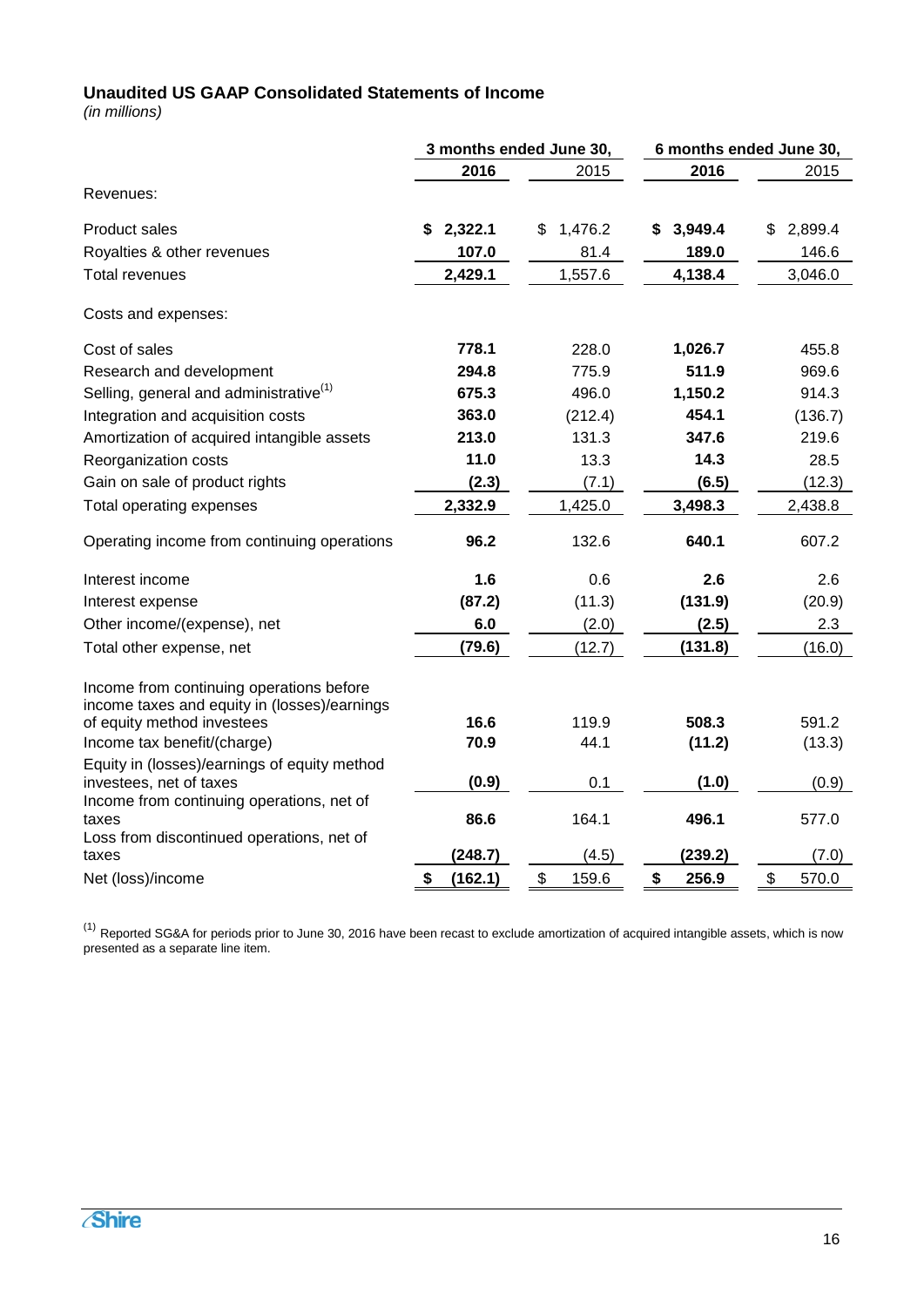# **Unaudited US GAAP Consolidated Statements of Income (continued)**

*(in millions except per share amounts)*

|                                                 | 3 months ended June 30, |        |      | 6 months ended June 30, |      |        |    |        |
|-------------------------------------------------|-------------------------|--------|------|-------------------------|------|--------|----|--------|
|                                                 | 2016                    |        | 2015 |                         | 2016 |        |    | 2015   |
| (Loss)/earnings per Ordinary Share - basic      |                         |        |      |                         |      |        |    |        |
| Earnings from continuing operations             | \$                      | 0.12   | \$   | 0.28                    | \$   | 0.78   | \$ | 0.98   |
| Loss from discontinued operations               |                         | (0.36) |      | (0.01)                  |      | (0.38) |    | (0.01) |
| (Loss)/earnings per Ordinary Share - basic      | \$                      | (0.24) | \$   | 0.27                    | \$   | 0.40   | \$ | 0.97   |
| (Loss)/earnings per ADS - basic                 | \$                      | (0.71) | \$   | 0.81                    | \$   | 1.21   | \$ | 2.90   |
| (Loss)/earnings per Ordinary Share -<br>diluted |                         |        |      |                         |      |        |    |        |
| Earnings from continuing operations             | \$                      | 0.12   | \$   | 0.28                    | \$   | 0.77   | \$ | 0.97   |
| Loss from discontinued operations               |                         | (0.36) |      | (0.01)                  |      | (0.37) |    | (0.01) |
| (Loss)/earnings per Ordinary Share - diluted    | \$                      | (0.24) | \$   | 0.27                    | \$   | 0.40   | \$ | 0.96   |
| (Loss)/earnings per ADS - diluted               | S.                      | (0.71) | \$   | 0.81                    | \$   | 1.20   | \$ | 2.88   |
|                                                 |                         |        |      |                         |      |        |    |        |
| Weighted average number of shares:              |                         | 682.8  |      |                         |      |        |    |        |
| <b>Basic</b>                                    |                         |        |      | 590.5                   |      | 637.3  |    | 589.8  |
| <b>Diluted</b>                                  |                         | 682.8  |      | 593.2                   |      | 640.1  |    | 593.0  |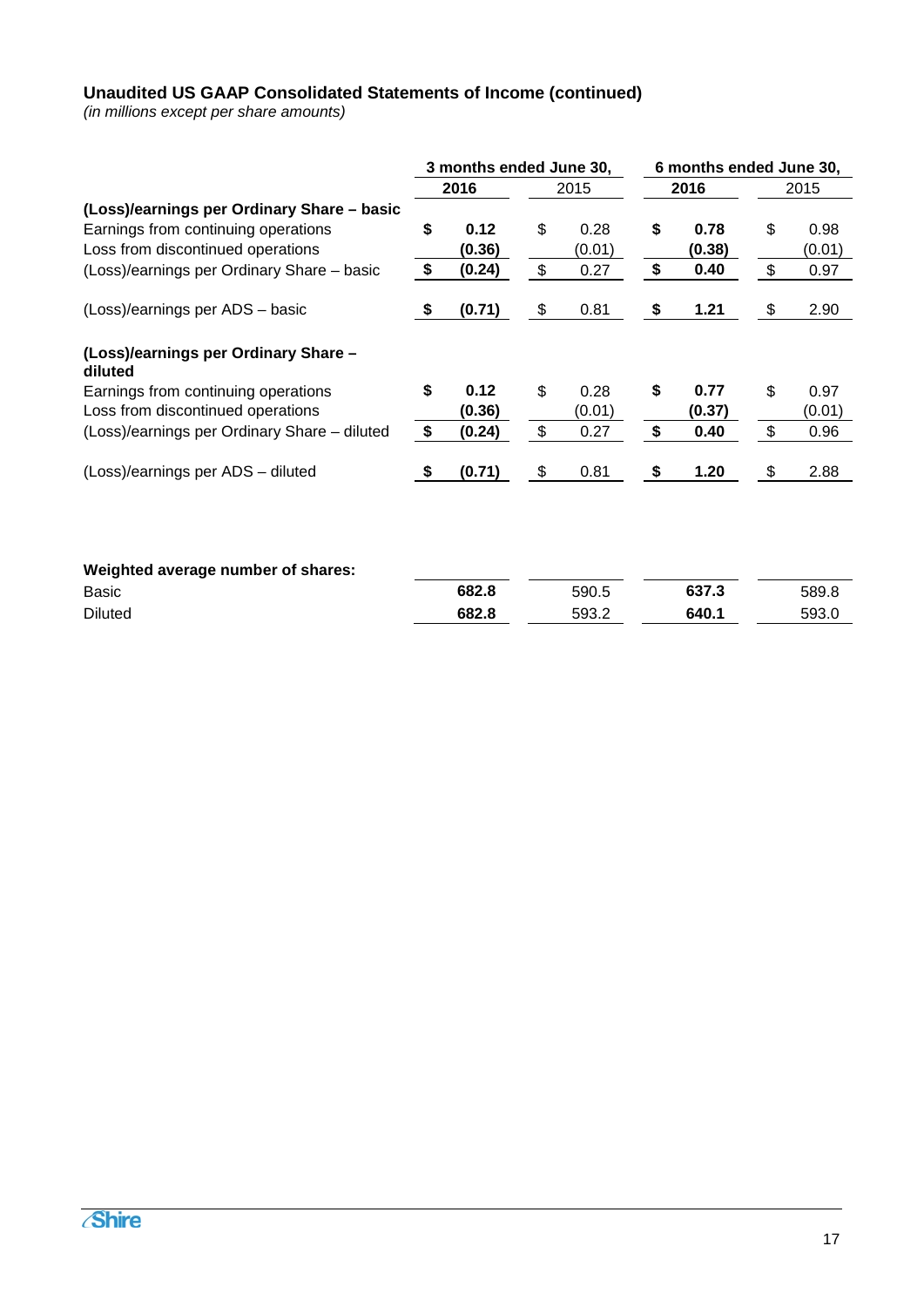# **Unaudited US GAAP Consolidated Statements of Cash Flows**

*(in millions)*

|                                                                                             | 3 months ended June 30, |             |             | 6 months ended June 30, |             |
|---------------------------------------------------------------------------------------------|-------------------------|-------------|-------------|-------------------------|-------------|
|                                                                                             |                         | 2016        | 2015        | 2016                    | 2015        |
| <b>CASH FLOWS FROM OPERATING</b>                                                            |                         |             |             |                         |             |
| <b>ACTIVITIES:</b>                                                                          |                         |             |             |                         |             |
| Net (loss)/income                                                                           | \$                      | (162.1)     | \$<br>159.6 | \$<br>256.9             | \$<br>570.0 |
| Adjustments to reconcile net (loss)/income to net<br>cash provided by operating activities: |                         |             |             |                         |             |
| Depreciation and amortization                                                               |                         | 260.9       | 171.2       | 429.8                   | 291.8       |
| Share based compensation                                                                    |                         | 176.5       | 29.0        | 194.8                   | 44.3        |
| Change in fair value of contingent                                                          |                         |             |             |                         |             |
| consideration                                                                               |                         | (56.4)      | (258.1)     | (45.0)                  | (255.7)     |
| Impairment of intangible assets                                                             |                         | 8.9         | 523.3       | 8.9                     | 523.3       |
| Amortization of inventory fair value step-up                                                |                         | 280.7       | 5.1         | 293.5                   | 16.3        |
| Change in deferred taxes                                                                    |                         | (319.1)     | (96.0)      | (329.2)                 | (79.4)      |
| Other, net                                                                                  |                         | 27.0        | 2.8         | 32.5                    | (0.3)       |
| Changes in operating assets and liabilities:                                                |                         |             |             |                         |             |
| (Increase)/decrease in accounts receivable<br>(Decrease)/increase in sales deduction        |                         | (80.1)      | 0.2         | (181.0)                 | (84.9)      |
| accrual                                                                                     |                         | (7.2)       | 61.9        | 66.4                    | 37.3        |
| Increase in inventory                                                                       |                         | (84.2)      | (15.4)      | (116.4)                 | (37.4)      |
| Decrease/(increase) in prepayments and                                                      |                         |             |             |                         |             |
| other assets                                                                                |                         | 48.7        | (14.0)      | 26.5                    | 28.4        |
| Increase/(decrease) in accounts payable and                                                 |                         |             |             |                         |             |
| other liabilities                                                                           |                         | 497.3       | (117.3)     | 342.7                   | (39.8)      |
| Net cash provided by operating activities                                                   |                         | 590.9       | 452.3       | 980.4                   | 1,013.9     |
| CASH FLOWS FROM INVESTING ACTIVITIES:                                                       |                         |             |             |                         |             |
| Movements in restricted cash                                                                |                         | 2.4         | (5.0)       | 67.2                    | (19.5)      |
| Purchases of subsidiary undertakings and                                                    |                         |             |             |                         |             |
| businesses, net of cash acquired                                                            |                         | (11, 783.4) | (49.5)      | (17, 476.2)             | (5,249.2)   |
| Purchases of non-current investments and                                                    |                         |             |             |                         |             |
| PP&E                                                                                        |                         | (127.5)     | (22.9)      | (179.1)                 | (44.7)      |
| Proceeds from short-term investments                                                        |                         |             | 12.5        |                         | 67.0        |
| Proceeds from disposal of non-current<br>investments                                        |                         |             | 4.4         |                         | 4.4         |
| Proceeds received on sale of product rights                                                 |                         | 2.6         | 4.9         | 5.6                     | 8.8         |
| Other, net                                                                                  |                         | (4.8)       | (1.3)       | (2.3)                   | (0.9)       |
| Net cash used in investing activities                                                       |                         | (11, 910.7) | (56.9)      | (17, 584.8)             | (5, 234.1)  |
|                                                                                             |                         |             |             |                         |             |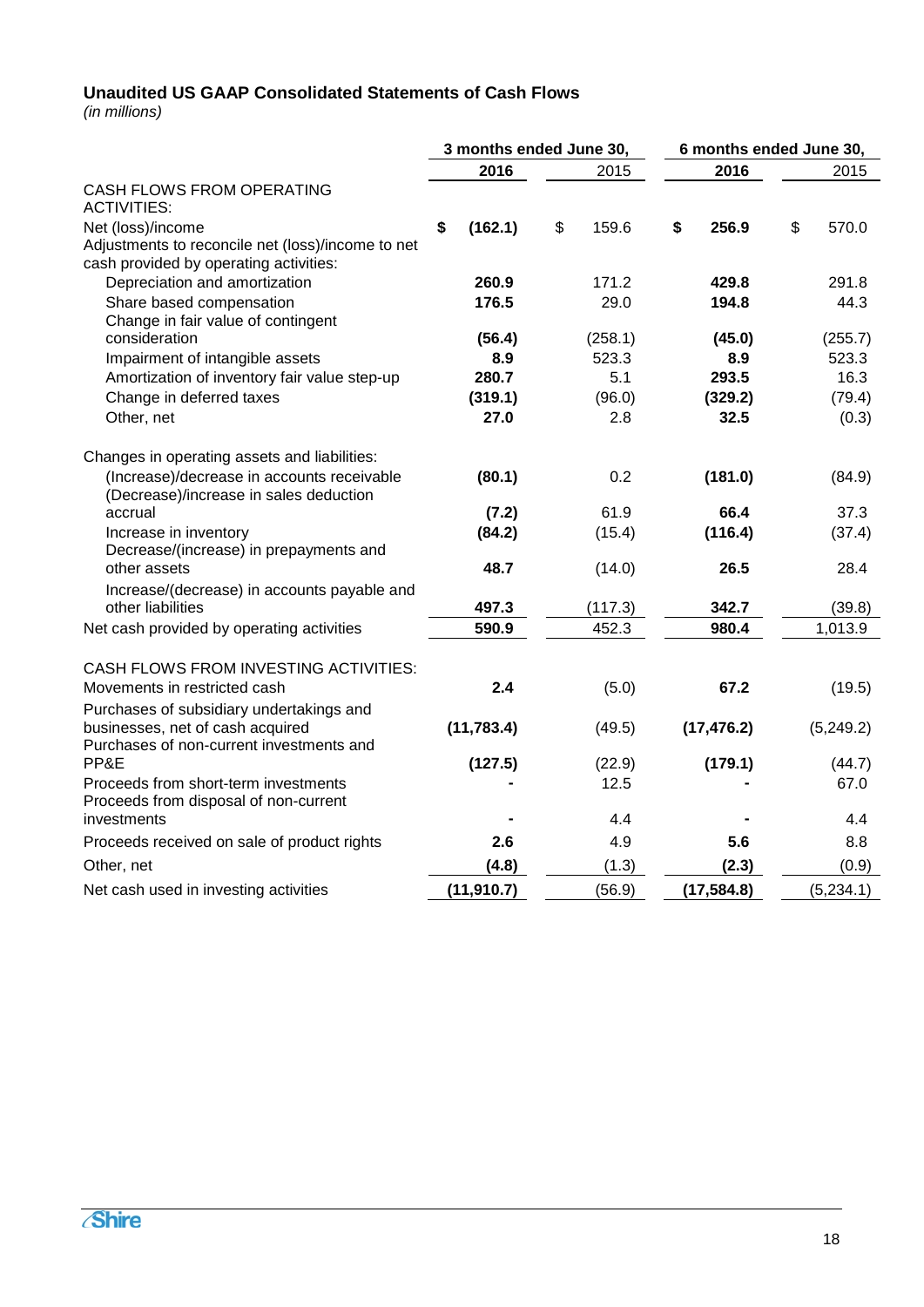# **Unaudited US GAAP Consolidated Statements of Cash Flows (continued)**

*(in millions)*

|                                                                                                      |                    | 3 months ended June 30, | 6 months ended June 30, |                      |  |  |
|------------------------------------------------------------------------------------------------------|--------------------|-------------------------|-------------------------|----------------------|--|--|
|                                                                                                      | 2016               | 2015                    | 2016                    | 2015                 |  |  |
| <b>CASH FLOWS FROM FINANCING</b><br><b>ACTIVITIES:</b>                                               |                    |                         |                         |                      |  |  |
| Proceeds from revolving line of credit, long<br>term and short term borrowings                       | 12,590.0           | 695.6                   | 18,895.0                | 2,925.6              |  |  |
| Repayment of revolving line of credit, long<br>term and short term borrowings<br>Payment of dividend | (505.2)<br>(130.2) | (995.7)<br>(110.2)      | (1,500.3)<br>(130.2)    | (1,530.9)<br>(110.2) |  |  |
| Excess tax benefit associated with exercise<br>of stock options                                      | 1.9                | 7.1                     | 5.1                     | 27.0                 |  |  |
| Debt issuance costs                                                                                  | (18.5)             | (0.4)                   | (112.3)                 | (3.7)                |  |  |
| Contingent consideration payments                                                                    | (2.1)              | (2.1)                   | (4.2)                   | (4.5)                |  |  |
| Other, net                                                                                           | 11.2               | (0.9)                   | 11.1                    | (0.8)                |  |  |
| Net cash provided by/(used in) financing<br>activities                                               | 11,947.1           | (406.6)                 | 17,164.2                | 1,302.5              |  |  |
| Effect of foreign exchange rate changes on<br>cash and cash equivalents                              | (2.9)              | 0.9                     | (1.9)                   | (0.7)                |  |  |
| Net increase/(decrease) in cash and cash<br>equivalents                                              | 624.4              | (10.3)                  | 557.9                   | (2,918.4)            |  |  |
| Cash and cash equivalents at beginning of<br>period                                                  | 69.0               | 74.3                    | 135.5                   | 2,982.4              |  |  |
| Cash and cash equivalents at end of period                                                           | \$<br>693.4        | \$<br>64.0              | \$<br>693.4             | \$<br>64.0           |  |  |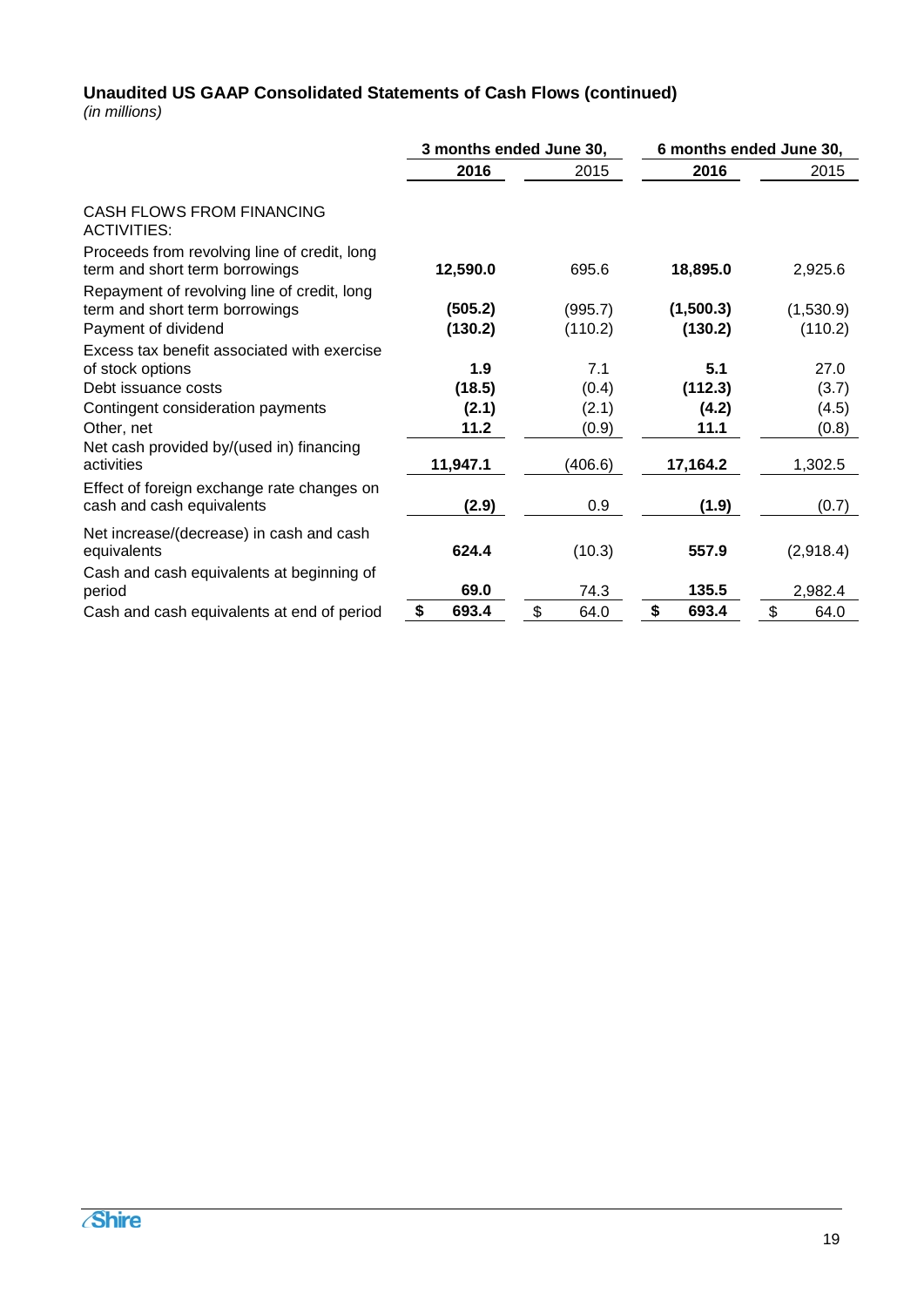# **Selected Notes to the Unaudited US GAAP Financial Statements**

# **(1) Earnings Per Share ("EPS")**

*(in millions)*

|                                                                        | 3 months ended June 30, |                 |    |                | 6 months ended June 30, |                  |    |                |
|------------------------------------------------------------------------|-------------------------|-----------------|----|----------------|-------------------------|------------------|----|----------------|
|                                                                        |                         | 2016            |    | 2015           |                         | 2016             |    | 2015           |
| Income from continuing operations<br>Loss from discontinued operations | S                       | 86.6<br>(248.7) | \$ | 164.1<br>(4.5) | S                       | 496.1<br>(239.2) | \$ | 577.0<br>(7.0) |
| Numerator for EPS                                                      |                         | (162.1)         | \$ | 159.6          |                         | 256.9            | \$ | 570.0          |
| Weighted average number of shares:                                     |                         |                 |    |                |                         |                  |    |                |
| Basic<br>Effect of dilutive shares:                                    |                         | 682.8           |    | 590.5          |                         | 637.3            |    | 589.8          |
| Share based awards to employees                                        |                         |                 |    | 2.7            |                         | 2.8              |    | 3.2            |
| <b>Diluted</b>                                                         |                         | 682.8           |    | 593.2          |                         | 640.1            |    | 593.0          |

The share equivalents not included in the calculation of the diluted weighted average number of shares are shown below:

| Share based awards to employees |  |  |
|---------------------------------|--|--|

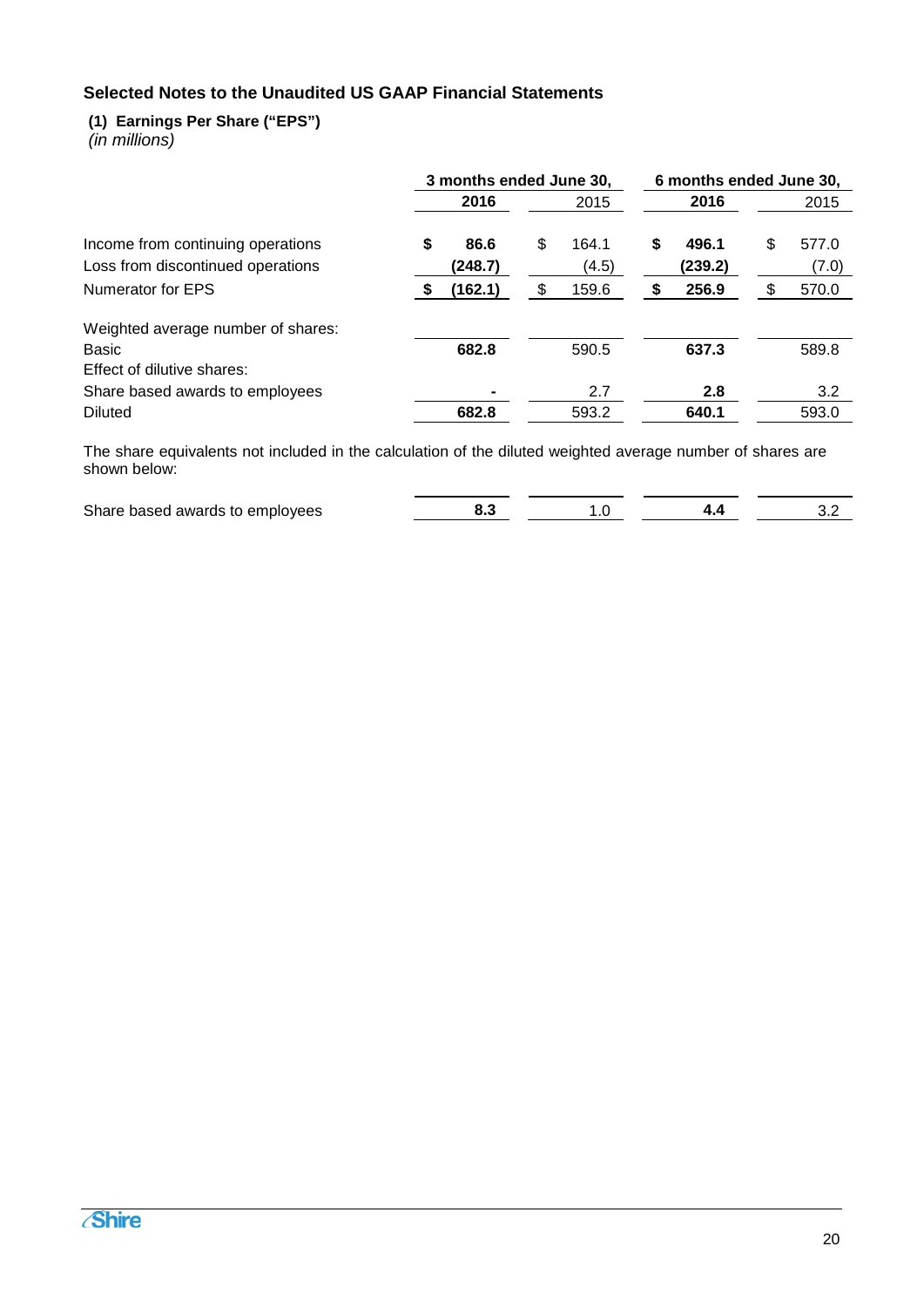# **Selected Notes to the Unaudited US GAAP Financial Statements**

#### **(2) Analysis of revenues**

*(in millions)*

|                                           |             | 3 months ended June, 30 |               | 6 months ended June, 30 |
|-------------------------------------------|-------------|-------------------------|---------------|-------------------------|
|                                           | 2016        | 2015                    | 2016          | 2015                    |
| <b>Product sales:</b>                     |             |                         |               |                         |
| <b>CINRYZE</b>                            | \$<br>173.0 | \$<br>138.8             | \$<br>337.2   | \$<br>286.9             |
| <b>ELAPRASE</b>                           | 154.0       | 146.5                   | 277.6         | 271.5                   |
| <b>FIRAZYR</b>                            | 136.7       | 104.1                   | 265.0         | 196.6                   |
| <b>REPLAGAL</b>                           | 118.4       | 116.9                   | 221.6         | 214.4                   |
| <b>VPRIV</b>                              | 88.0        | 84.7                    | 171.6         | 171.1                   |
| <b>KALBITOR</b>                           | 17.7        |                         | 28.1          |                         |
| <b>Genetic Diseases total</b>             | 687.8       | 591.0                   | 1,301.1       | 1,140.5                 |
| <b>VYVANSE</b>                            | 517.7       | 424.8                   | 1,026.9       | 841.6                   |
| <b>ADDERALL XR</b>                        | 101.8       | 86.0                    | 200.6         | 181.7                   |
| <b>Other Neuroscience</b>                 | 35.7        | 21.9                    | 57.8          | 52.4                    |
| <b>Neuroscience total</b>                 | 655.2       | 532.7                   | 1,285.3       | 1,075.7                 |
| LIALDA/MEZAVANT                           | 193.7       | 157.9                   | 361.7         | 306.4                   |
| <b>PENTASA</b>                            | 72.9        | 66.3                    | 136.9         | 145.0                   |
| <b>GATTEX/REVESTIVE</b>                   | 44.5        | 37.3                    | 96.2          | 52.2                    |
| <b>NATPARA</b>                            | 19.9        | 5.9                     | 35.5          | 5.9                     |
| <b>Other Internal Medicine</b>            | 88.7        | 85.1                    | 173.3         | 173.7                   |
| <b>Internal Medicine total</b>            | 419.7       | 352.5                   | 803.6         | 683.2                   |
| <b>HEMOPHILIA</b>                         | 275.6       |                         | 275.6         |                         |
| <b>INHIBITOR THERAPIES</b>                | 74.0        |                         | 74.0          |                         |
| <b>Hematology total</b>                   | 349.6       |                         | 349.6         |                         |
| <b>IMMUNOGLOBULIN THERAPIES</b>           | 138.2       |                         | 138.2         |                         |
| <b>BIO THERAPEUTICS</b>                   | 51.3        |                         | 51.3          |                         |
| Immunology total                          | 189.5       |                         | 189.5         |                         |
| <b>Oncology total</b>                     | 20.3        |                         | 20.3          |                         |
| <b>Total product sales</b>                | 2,322.1     | 1,476.2                 | 3,949.4       | 2,899.4                 |
| <b>Royalties and Other Revenues:</b>      |             |                         |               |                         |
| <b>SENSIPAR Royalties</b>                 | 35.6        | 34.8                    | 73.5          | 45.2                    |
| 3TC and ZEFFIX Royalties                  | 12.1        | 10.5                    | 27.1          | 18.0                    |
| <b>FOSRENOL Royalties</b>                 | 11.4        | 10.8                    | 20.6          | 19.2                    |
| <b>ADDERALL XR Royalties</b>              | 5.2         | 6.6                     | 11.0          | 15.1                    |
| Other Royalties and Revenues              | 42.7        | 18.7                    | 56.8          | 49.1                    |
| <b>Total Royalties and Other Revenues</b> | 107.0       | 81.4                    | 189.0         | 146.6                   |
|                                           |             |                         |               |                         |
| <b>Total Revenues</b>                     | \$2,429.1   | 1,557.6<br>\$           | 4,138.4<br>\$ | 3,046.0<br>\$.          |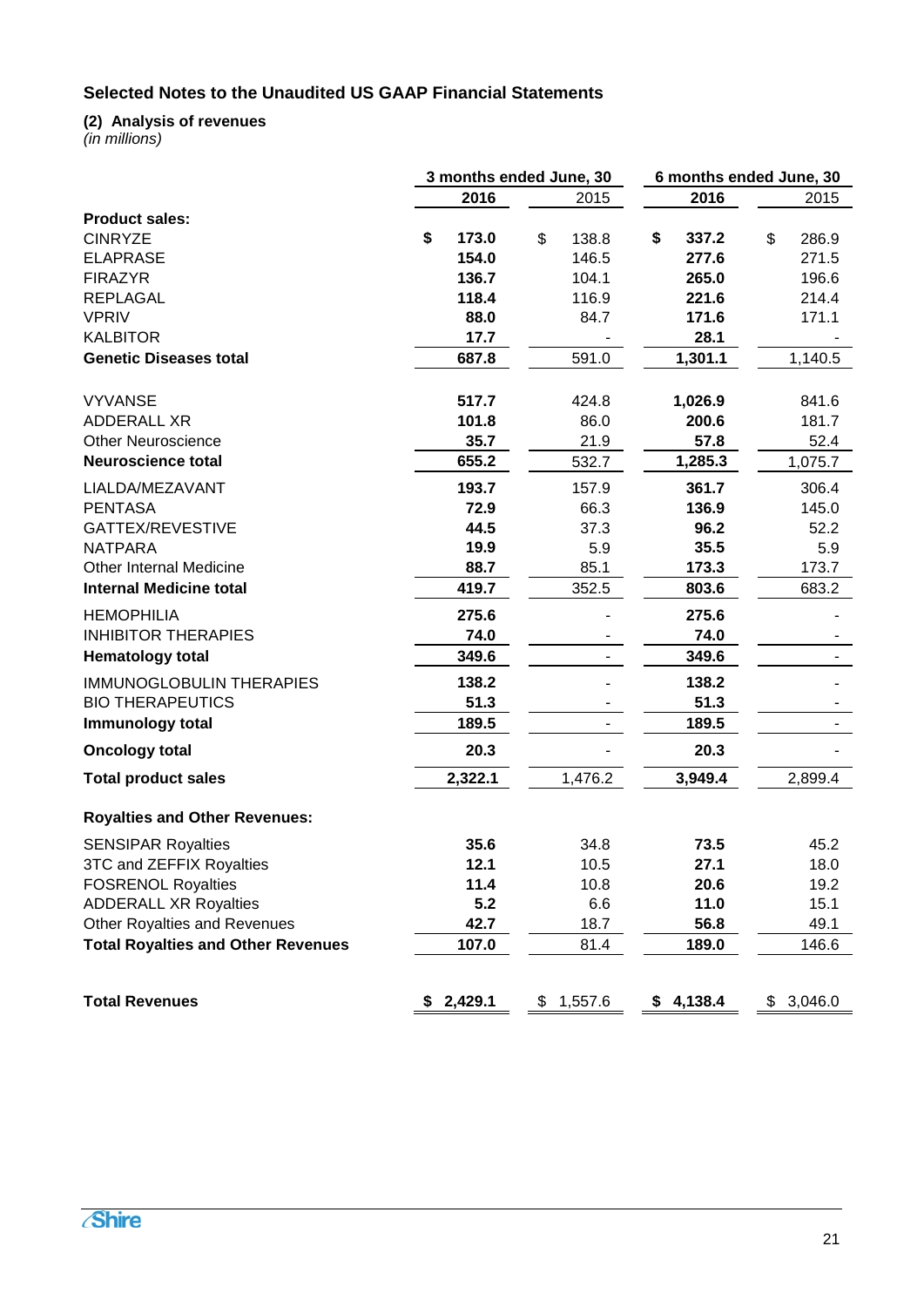# **Non GAAP reconciliation for the three months and six months ended June 30, 2016 and 2015** *(in millions)*

Reconciliation of US GAAP net (loss)/income to Non GAAP EBITDA:

|                                               | 3 months ended June 30, |         |    |         | 6 months ended June 30, |         |    |         |
|-----------------------------------------------|-------------------------|---------|----|---------|-------------------------|---------|----|---------|
|                                               |                         | 2016    |    | 2015    |                         | 2016    |    | 2015    |
| <b>US GAAP Net (loss)/income</b>              | \$                      | (162.1) | \$ | 159.6   | \$                      | 256.9   | \$ | 570.0   |
| Add back/(deduct):                            |                         |         |    |         |                         |         |    |         |
| Loss from discontinued operations, net of tax |                         | 248.7   |    | 4.5     |                         | 239.2   |    | 7.0     |
| Equity in losses/(earnings) of equity method  |                         |         |    |         |                         |         |    |         |
| investees, net of taxes                       |                         | 0.9     |    | (0.1)   |                         | 1.0     |    | 0.9     |
| Income tax (benefit)/charge                   |                         | (70.9)  |    | (44.1)  |                         | 11.2    |    | 13.3    |
| Other expense, net                            |                         | 79.6    |    | 12.7    |                         | 131.8   |    | 16.0    |
| US GAAP Operating income from continuing      |                         |         |    |         |                         |         |    |         |
| operations                                    |                         | 96.2    |    | 132.6   |                         | 640.1   |    | 607.2   |
| Add back/(deduct) Non GAAP adjustments:       |                         |         |    |         |                         |         |    |         |
| Acquisition and integration activities        |                         | 643.7   |    | (207.3) |                         | 747.6   |    | (120.4) |
| Amortization of acquired intangible assets    |                         | 213.0   |    | 131.3   |                         | 347.6   |    | 219.6   |
| Depreciation                                  |                         | 47.9    |    | 39.9    |                         | 82.2    |    | 72.2    |
| Asset impairments                             |                         | 8.9     |    | 523.3   |                         | 8.9     |    | 523.3   |
| Divestments and reorganizations               |                         | 8.7     |    | 6.2     |                         | 7.8     |    | 16.2    |
| Legal and litigation costs                    |                         | 1.6     |    | 1.9     |                         | 16.6    |    | 2.7     |
| Other                                         |                         |         |    | 26.0    |                         |         |    | 48.0    |
| <b>Non GAAP EBITDA</b>                        |                         | 1,020.0 |    | 653.9   |                         | 1,850.8 |    | 1,368.8 |
| Depreciation                                  |                         | (47.9)  |    | (39.9)  |                         | (82.2)  |    | (72.2)  |
| <b>Non GAAP Operating income from</b>         |                         |         |    |         |                         |         |    |         |
| continuing operations                         | \$                      | 972.1   | \$ | 614.0   | \$                      | 1,768.6 | \$ | 1,296.6 |
| Net income margin <sup>(1)</sup>              |                         | (7%)    |    | 10%     |                         | 6%      |    | 19%     |
| Non GAAP EBITDA margin <sup>(2)</sup>         |                         | 40%     |    | 39%     |                         | 43%     |    | 42%     |

(1) Net income as a percentage of total revenues.<br>(2) Non GAAP EBITDA as a percentage of product sales, excluding royalties and other revenues, and cost of contract manufacturing revenues.

Reconciliation of US GAAP product sales to Non GAAP Gross Margin:

|                                                                           |           | 3 months ended June 30, | 6 months ended June 30, |                |  |  |  |
|---------------------------------------------------------------------------|-----------|-------------------------|-------------------------|----------------|--|--|--|
|                                                                           | 2016      | 2015                    | 2016                    | 2015           |  |  |  |
| <b>US GAAP Product Sales</b><br>(Deduct)/add back:                        | \$2,322.1 | 1,476.2<br>\$           | 3,949.4<br>S.           | 2,899.4<br>S.  |  |  |  |
| Cost of sales (US GAAP)                                                   | (778.1)   | (228.0)                 | (1,026.7)               | (455.8)        |  |  |  |
| Cost of contract manufacturing revenue                                    | 17.2      |                         | 17.2                    |                |  |  |  |
| Amortization of inventory fair value step-up                              | 280.7     | 5.1                     | 293.6                   | 16.3           |  |  |  |
| Costs of employee retention awards following<br>AbbVie's terminated offer |           | 2.8                     |                         | 5.5            |  |  |  |
| Depreciation                                                              | 22.4      | 13.1                    | 30.7                    | 24.8           |  |  |  |
| <b>Non GAAP Gross Margin</b>                                              | 1,864.4   | 1,269.2<br>\$           | 3,264.3                 | 2,490.2<br>\$. |  |  |  |
| Non GAAP Gross Margin % (1)                                               | 80.3%     | 86.0%                   | 82.7%                   | 85.9%          |  |  |  |

 $(1)$  Non GAAP Gross Margin as a percentage of product sales.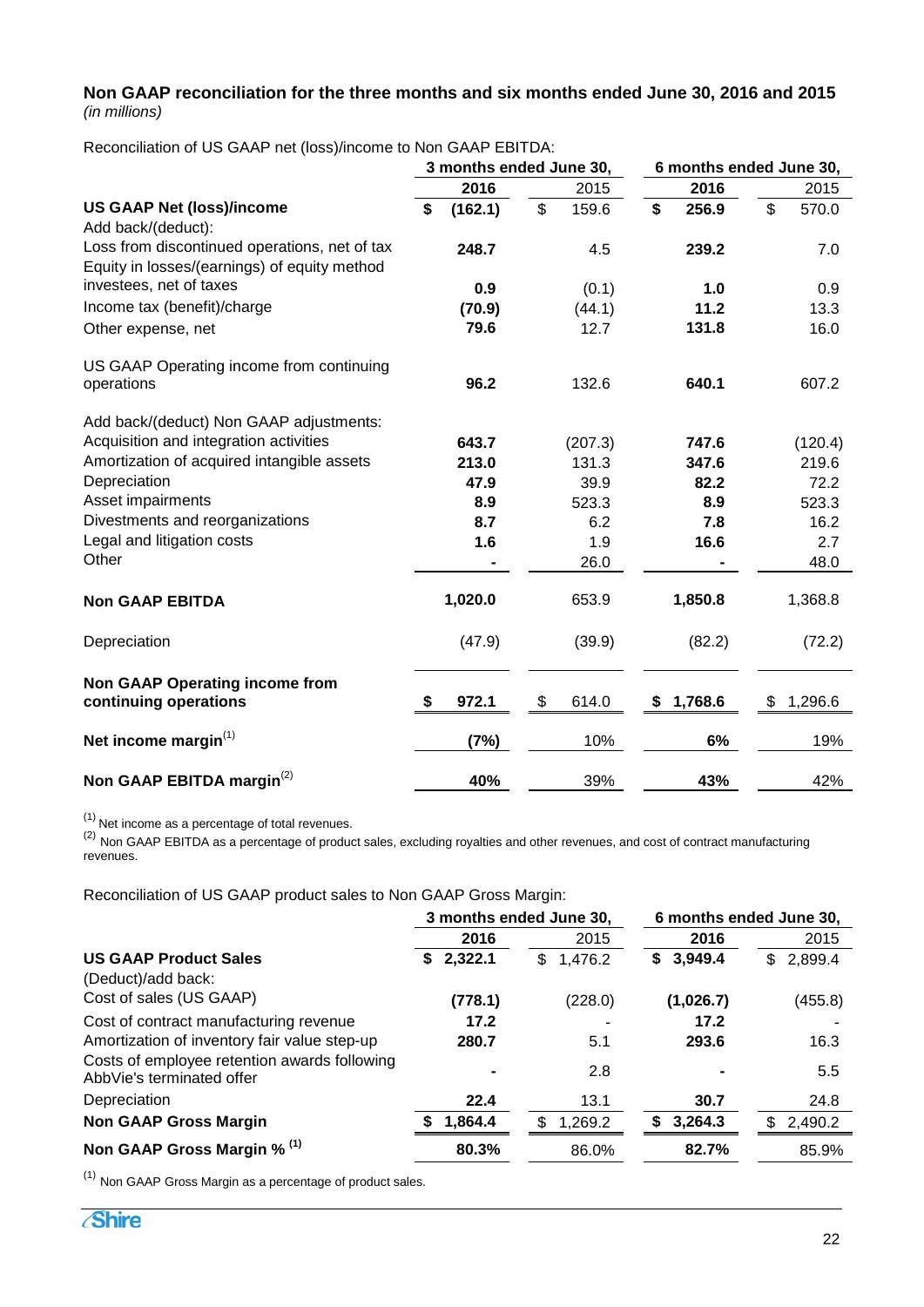#### **Non GAAP reconciliation for the three months and six months ended June 30, 2016 and 2015** *(in millions except per ADS amounts)*

Reconciliation of US GAAP diluted earnings per ADS to Non GAAP diluted earnings per ADS:

|                                               | 3 months ended June 30, |        |    |        | 6 months ended June 30, |      |    |        |  |
|-----------------------------------------------|-------------------------|--------|----|--------|-------------------------|------|----|--------|--|
|                                               |                         | 2016   |    | 2015   |                         | 2016 |    | 2015   |  |
| US GAAP diluted earnings per ADS              |                         | (0.71) | \$ | 0.81   | \$                      | 1.20 | \$ | 2.88   |  |
| Amortization and asset impairments            |                         | 0.72   |    | 2.79   |                         | 1.22 |    | 3.07   |  |
| Acquisition and integration costs             |                         | 2.25   |    | (1.08) |                         | 2.94 |    | (0.71) |  |
| Divestments, reorganizations and discontinued |                         |        |    |        |                         |      |    |        |  |
| operations                                    |                         | 1.12   |    | 0.02   |                         | 1.17 |    | 0.07   |  |
| Legal and litigation costs                    |                         |        |    | 0.01   |                         | 0.05 |    | 0.01   |  |
| Other Non GAAP adjustments                    |                         |        |    | 0.08   |                         |      |    | 0.15   |  |
| Non GAAP diluted earnings per ADS             |                         | 3.38   | S  | 2.63   |                         | 6.58 |    | 5.47   |  |

Reconciliation of US GAAP net cash provided by operating activities to Non GAAP cash generation:

|                                           | 3 months ended June 30, |       |  |       | 6 months ended June 30, |           |     |         |  |
|-------------------------------------------|-------------------------|-------|--|-------|-------------------------|-----------|-----|---------|--|
|                                           |                         | 2016  |  | 2015  |                         | 2016      |     | 2015    |  |
| Net cash provided by operating activities |                         | 590.9 |  | 452.3 |                         | 980.4     | \$. | 1,013.9 |  |
| Tax and interest payments, net            |                         | 262.3 |  | 53.0  |                         | 365.1     |     | 7.2     |  |
| Non GAAP cash generation                  |                         | 853.2 |  | 505.3 |                         | \$1,345.5 |     | 1,021.1 |  |

Reconciliation of US GAAP net cash provided by operating activities to Non GAAP free cash flow:

|                                           | 3 months ended June 30, |         |  | 6 months ended June 30, |  |         |  |           |
|-------------------------------------------|-------------------------|---------|--|-------------------------|--|---------|--|-----------|
|                                           |                         | 2016    |  | 2015                    |  | 2016    |  | 2015      |
| Net cash provided by operating activities |                         | 590.9   |  | 452.3                   |  | 980.4   |  | \$1.013.9 |
| Capital expenditure                       |                         | (127.1) |  | (20.5)                  |  | (178.8) |  | (39.8)    |
| Non GAAP free cash flow                   |                         | 463.8   |  | 431.8                   |  | 801.6   |  | 974.1     |

Non GAAP net debt comprises:

|                           |  | December 31, 2015 |  |           |  |
|---------------------------|--|-------------------|--|-----------|--|
| Cash and cash equivalents |  | 693.4             |  | 135.5     |  |
| Long term borrowings      |  | (21, 312.1)       |  | (69.9)    |  |
| Short term borrowings     |  | (2,715.2)         |  | (1,511.5) |  |
| Other debt                |  | (343.6)           |  | (13.4)    |  |
| Non GAAP net debt         |  | (23, 677.5)       |  | (1,459.3) |  |

Reconciliation of full year 2016 US GAAP diluted earnings per ADS Outlook to Non GAAP diluted earnings per ADS Outlook:

|                                                          | <b>Full Year 2016 Outlook</b> |        |                |  |       |
|----------------------------------------------------------|-------------------------------|--------|----------------|--|-------|
|                                                          |                               | Min    |                |  | Max   |
| US GAAP diluted earnings per ADS                         | S                             | (0.40) |                |  | 0.00  |
| Amortization and asset impairments                       |                               |        | 3.07           |  |       |
| Acquisition and integration costs                        |                               |        | 8.89           |  |       |
| Divestments, reorganizations and discontinued operations |                               |        | 1.07           |  |       |
| Legal and litigation costs                               |                               |        | 0.07           |  |       |
| Non GAAP diluted earnings per ADS                        | ß.                            | 12.70  | $\blacksquare$ |  | 13.10 |
|                                                          |                               |        |                |  |       |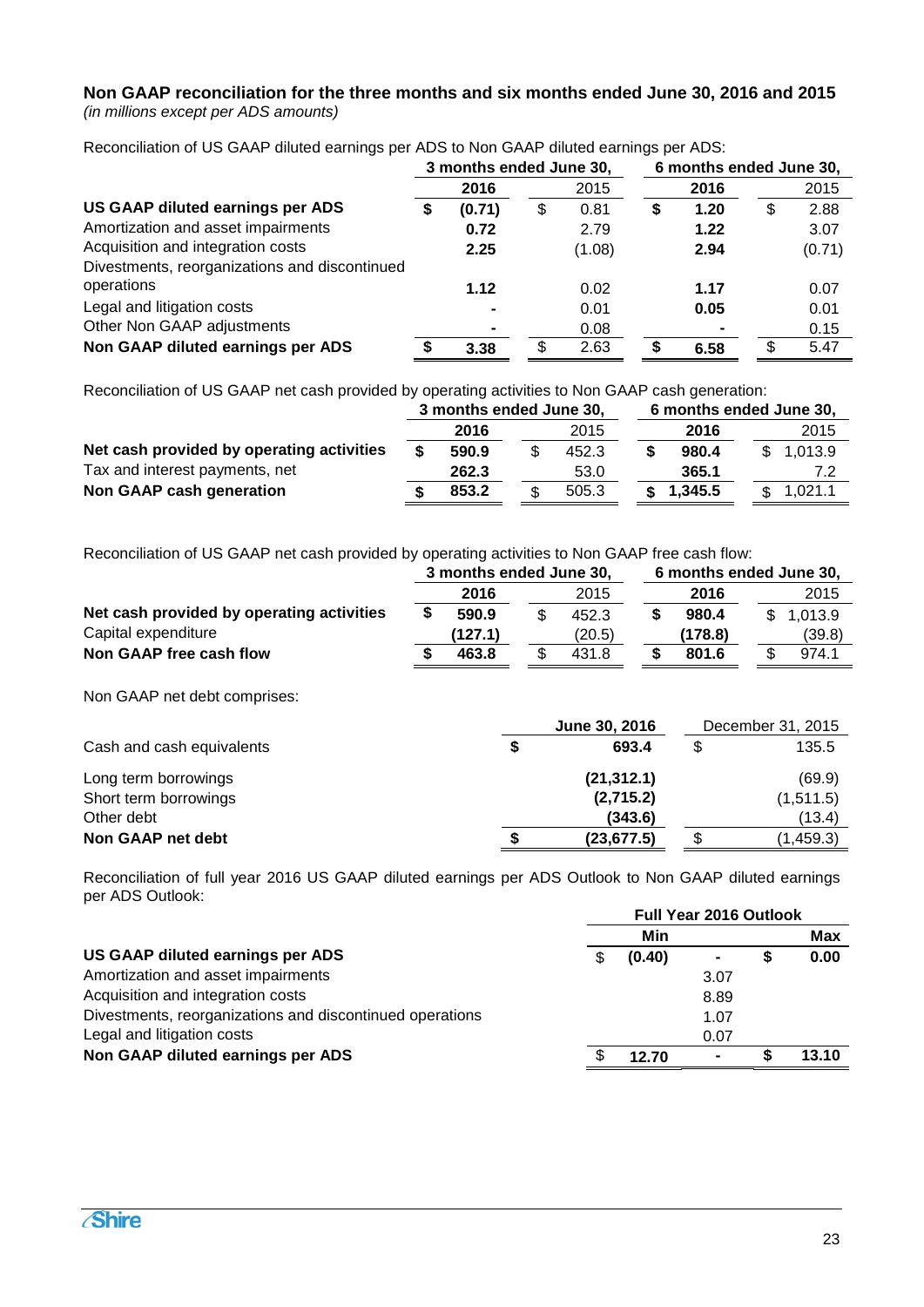# **NOTES TO EDITORS**

Stephen Williams, Deputy Company Secretary (responsible for arranging the release of this announcement).

## **Inside Information**

This announcement contains inside information.

#### **About Shire**

Shire is the leading global biotechnology company focused on serving people with rare diseases and other highly specialized conditions. We strive to develop best-in-class products, many of which are available in more than 100 countries, across core therapeutic areas including Hematology, Immunology, Neuroscience, Ophthalmics, Lysosomal Storage Disorders, Gastrointestinal / Internal Medicine / Endocrine and Hereditary Angioedema; and a growing franchise in Oncology.

Our employees come to work every day with a shared mission: to develop and deliver breakthrough therapies for the hundreds of millions of people in the world affected by rare diseases and other high-need conditions, and who lack effective therapies to live their lives to the fullest.

**[www.shire.com](http://www.shire.com/)**

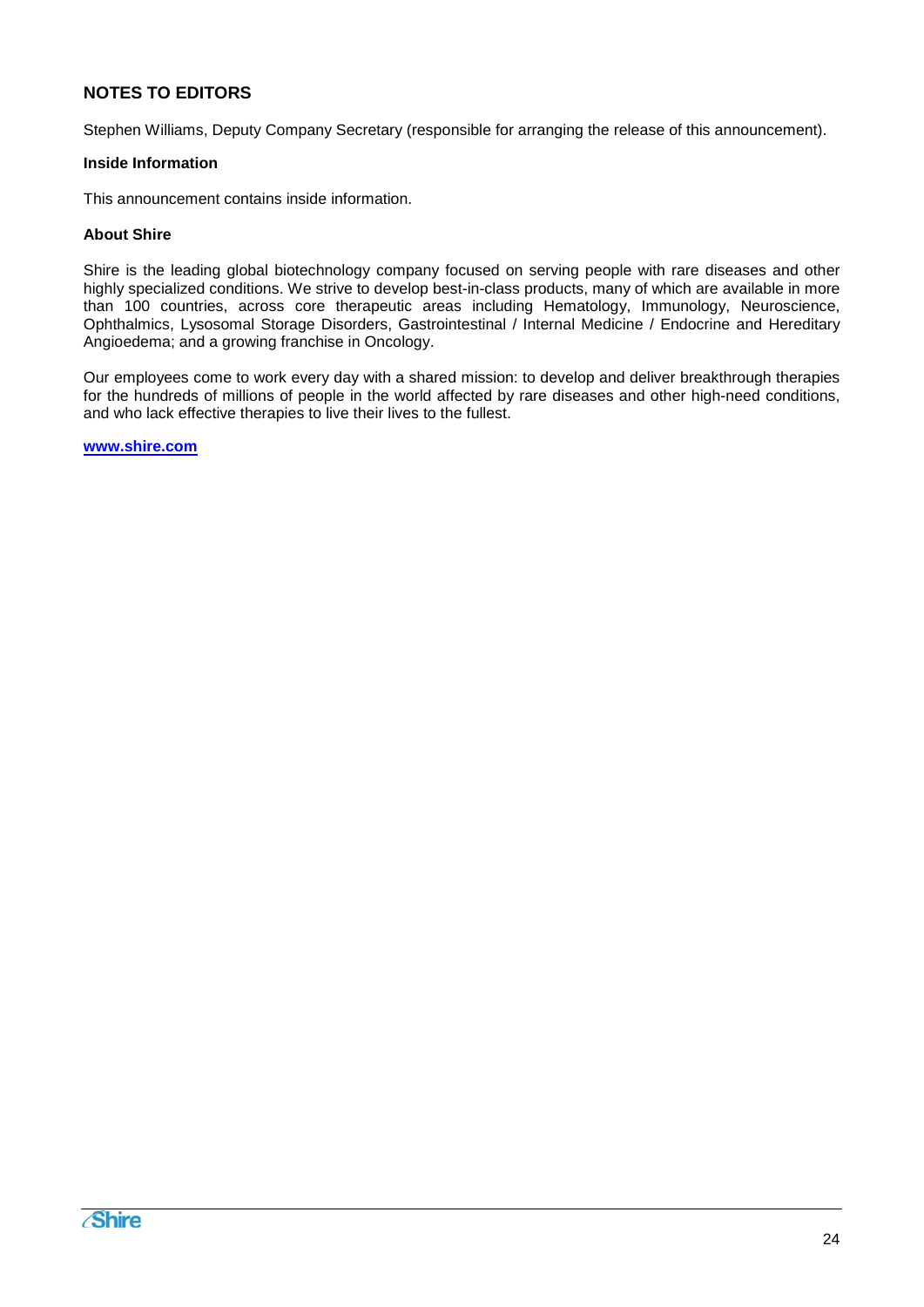# **THE "SAFE HARBOR" STATEMENT UNDER THE PRIVATE SECURITIES LITIGATION REFORM ACT OF 1995**

Statements included herein that are not historical facts, including without limitation statements concerning future strategy, plans, objectives, expectations and intentions, the anticipated timing of clinical trials and approvals for, and the commercial potential of, inline or pipeline products are forward-looking statements. Such forward-looking statements involve a number of risks and uncertainties and are subject to change at any time. In the event such risks or uncertainties materialize, Shire's results could be materially adversely affected. The risks and uncertainties include, but are not limited to, the following:

- Shire's products may not be a commercial success;
- increased pricing pressures and limits on patient access as a result of governmental regulations and market developments may affect Shire's future revenues, financial condition and results of operations;
- Shire conducts its own manufacturing operations for certain of its products and is reliant on third party contract manufacturers to manufacture other products and to provide goods and services. Some of Shire's products or ingredients are only available from a single approved source for manufacture. Any disruption to the supply chain for any of Shire's products may result in Shire being unable to continue marketing or developing a product or may result in Shire being unable to do so on a commercially viable basis for some period of time;
- the manufacture of Shire's products is subject to extensive oversight by various regulatory agencies. Regulatory approvals or interventions associated with changes to manufacturing sites, ingredients or manufacturing processes could lead to significant delays, an increase in operating costs, lost product sales, an interruption of research activities or the delay of new product launches;
- certain of Shire's therapies involve lengthy and complex processes, which may prevent Shire from timely responding to market forces and effectively managing its production capacity;
- Shire has a portfolio of products in various stages of research and development. The successful development of these products is highly uncertain and requires significant expenditures and time, and there is no guarantee that these products will receive regulatory approval;
- the actions of certain customers could affect Shire's ability to sell or market products profitably. Fluctuations in buying or distribution patterns by such customers can adversely affect Shire's revenues, financial conditions or results of operations;
- Shire's products and product candidates face substantial competition in the product markets in which it operates, including competition from generics;
- adverse outcomes in legal matters, tax audits and other disputes, including Shire's ability to enforce and defend patents and other intellectual property rights required for its business, could have a material adverse effect on the combined company's revenues, financial condition or results of operations;
- inability to successfully compete for highly qualified personnel from other companies and organizations;
- failure to achieve the strategic objectives with respect to Shire's acquisition of NPS, Dyax or Baxalta may adversely affect Shire's financial condition and results of operations;
- Shire's growth strategy depends in part upon its ability to expand its product portfolio through external collaborations, which, if unsuccessful, may adversely affect the development and sale of its products;
- a slowdown of global economic growth, or economic instability of countries in which Shire does business, as well as changes in foreign currency exchange rates and interest rates, that adversely impact the availability and cost of credit and customer purchasing and payment patterns, including the collectability of customer accounts receivable;
- failure of a marketed product to work effectively or if such a product is the cause of adverse side effects could result in damage to the Shire's reputation, the withdrawal of the product and legal action against Shire;
- investigations or enforcement action by regulatory authorities or law enforcement agencies relating to Shire's activities in the highly regulated markets in which it operates may result in significant legal costs and the payment of substantial compensation or fines;
- Shire is dependent on information technology and its systems and infrastructure face certain risks, including from service disruptions, the loss of sensitive or confidential information, cyber-attacks and other security breaches or data leakages that could have a material adverse effect on Shire's revenues, financial condition or results of operations;
- Shire incurred substantial additional indebtedness to finance the Baxalta acquisition, which may decrease its business flexibility and increase borrowing costs;
- difficulties in integrating Dyax or Baxalta into Shire may lead to the combined company not being able to realize the expected operating efficiencies, cost savings, revenue enhancements, synergies or other benefits at the time anticipated or at all; and

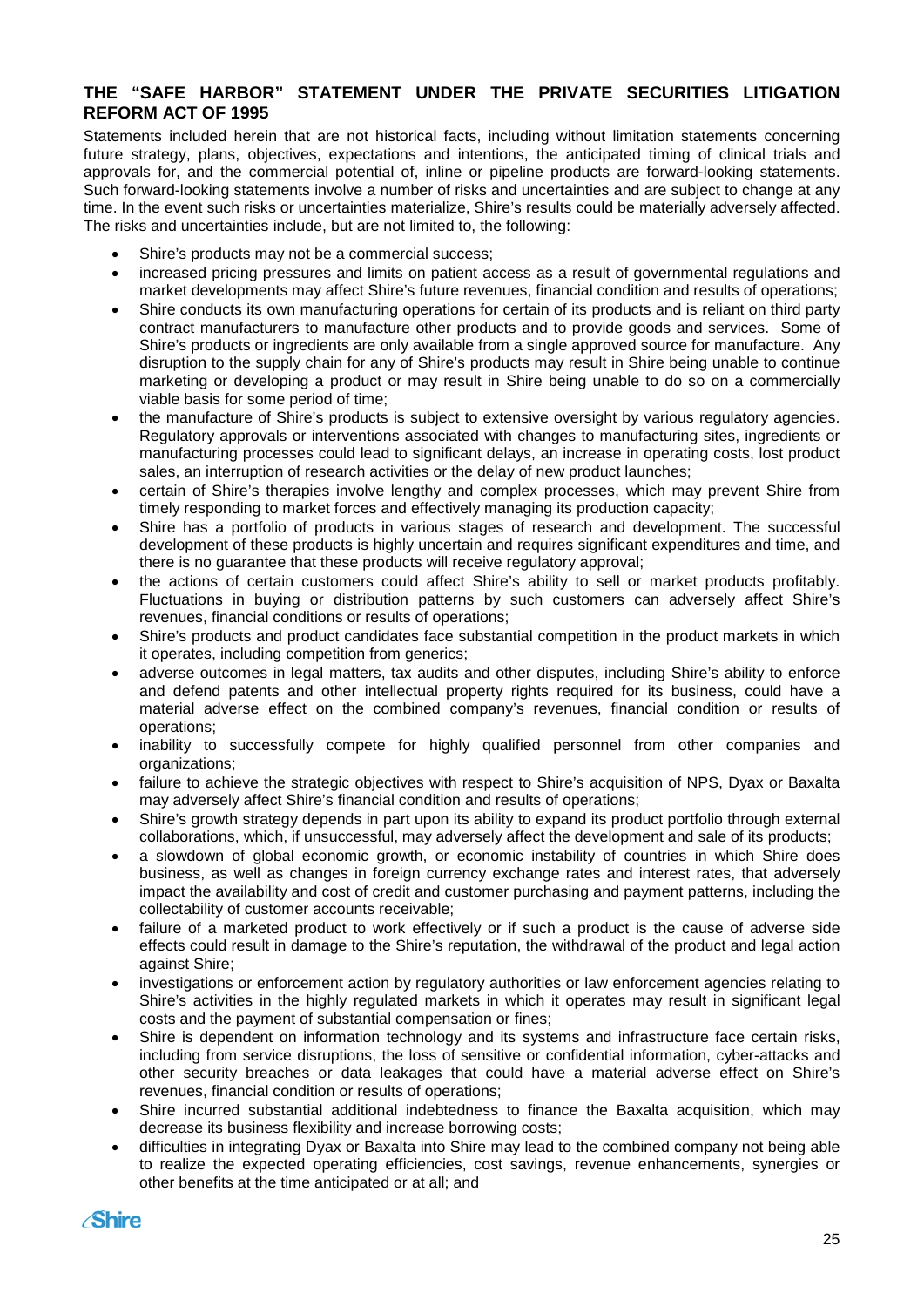other risks and uncertainties detailed from time to time in Shire's filings with the Securities and Exchange Commission, including those risks outlined in "ITEM 1A: Risk Factors" in Shire's Annual Report on Form 10-K for the year ended December 31, 2015.

All forward-looking statements attributable to us or any person acting on our behalf are expressly qualified in their entirety by this cautionary statement. Readers are cautioned not to place undue reliance on these forward-looking statements that speak only as of the date hereof. Except to the extent otherwise required by applicable law, we do not undertake any obligation to update or revise forward-looking statements, whether as a result of new information, future events or otherwise.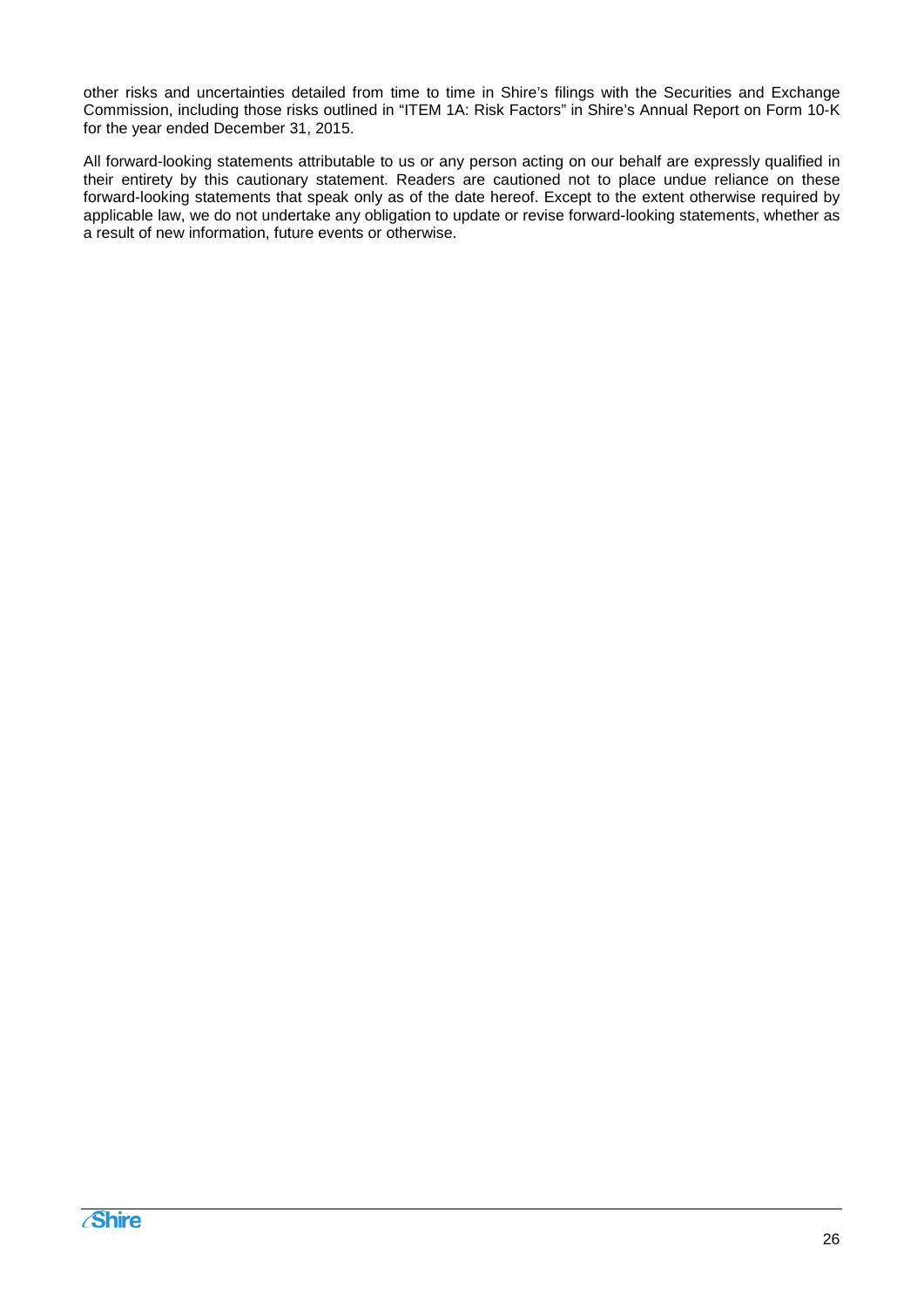# **NON GAAP MEASURES**

This press release contains financial measures not prepared in accordance with US GAAP. These measures are referred to as "Non GAAP" measures and include: *Non GAAP operating income; Non GAAP net income; Non GAAP diluted earnings per ADS; effective tax rate on Non GAAP income before income taxes and (losses/earnings) of equity method investees ("effective tax rate on Non GAAP income"); Non GAAP CER; Non GAAP cost of product sales; Non GAAP gross margin; Non GAAP R&D; Non GAAP SG&A; Non GAAP other expense; Non GAAP cash generation; Non GAAP free cash flow, Non GAAP net debt, Non GAAP EBITDA and Non GAAP EBITDA margin* (excluding royalties and other revenues and cost of sales related to contract manufacturing revenues).

The Non GAAP measures exclude the impact of certain specified items that are highly variable, difficult to predict, and of a size that may substantially impact Shire's operations. Upfront and milestone payments related to in-licensing and acquired products that have been expensed as R&D are also excluded as specified items as they are generally uncertain and often result in a different payment and expense recognition pattern than ongoing internal R&D activities. Intangible asset amortization has been excluded from certain measures to facilitate an evaluation of current and past operating performance, particularly in terms of cash returns, and is similar to how management internally assesses performance. The Non GAAP financial measures are presented in this press release as Shire's management believes that they will provide investors with an additional analysis of Shire's results of operations, particularly in evaluating performance from one period to another.

Shire's management uses Non GAAP financial measures to make operating decisions as they facilitate additional internal comparisons of Shire's performance to historical results and to competitor's results, and provides them to investors as a supplement to Shire's reported results to provide additional insight into Shire's operating performance. Shire's Remuneration Committee uses certain key Non GAAP measures when assessing the performance and compensation of employees, including Shire's executive directors.

The Non GAAP financial measures used by Shire may be calculated different from, and therefore may not be comparable to, similarly titled measures used by other companies - refer to the section "Non GAAP Financial Measure Descriptions" below for additional information. In addition, these Non GAAP financial measures should not be considered in isolation as a substitute for, or as superior to, financial measures calculated in accordance with US GAAP, and Shire's financial results calculated in accordance with US GAAP and reconciliations to those financial statements should be carefully evaluated.

#### **Non GAAP Financial Measure Descriptions**

Where applicable the following items, including their tax effect, have been excluded when calculating Non GAAP earnings and from our outlook:

*Amortization and asset impairments:*

- Intangible asset amortization and impairment charges; and
- Other than temporary impairment of investments.

#### *Acquisitions and integration activities:*

- Up-front payments and milestones in respect of in-licensed and acquired products;
- Costs associated with acquisitions, including transaction costs, fair value adjustments on contingent consideration and acquired inventory;
- Costs associated with the integration of companies; and
- Noncontrolling interests in consolidated variable interest entities.

*Divestments, reorganizations and discontinued operations:*

- Gains and losses on the sale of non-core assets;
- Costs associated with restructuring and reorganization activities;
- Termination costs; and
- Income/(losses) from discontinued operations.

#### *Legal and litigation costs:*

• Net legal costs related to the settlement of litigation, government investigations and other disputes (excluding internal legal team costs).

Additionally, in any given period Shire may have significant, unusual or non-recurring gains or losses which it may exclude from its Non GAAP earnings for that period. When applicable, these items would be fully disclosed and incorporated into the required reconciliations from US GAAP to Non GAAP measures.